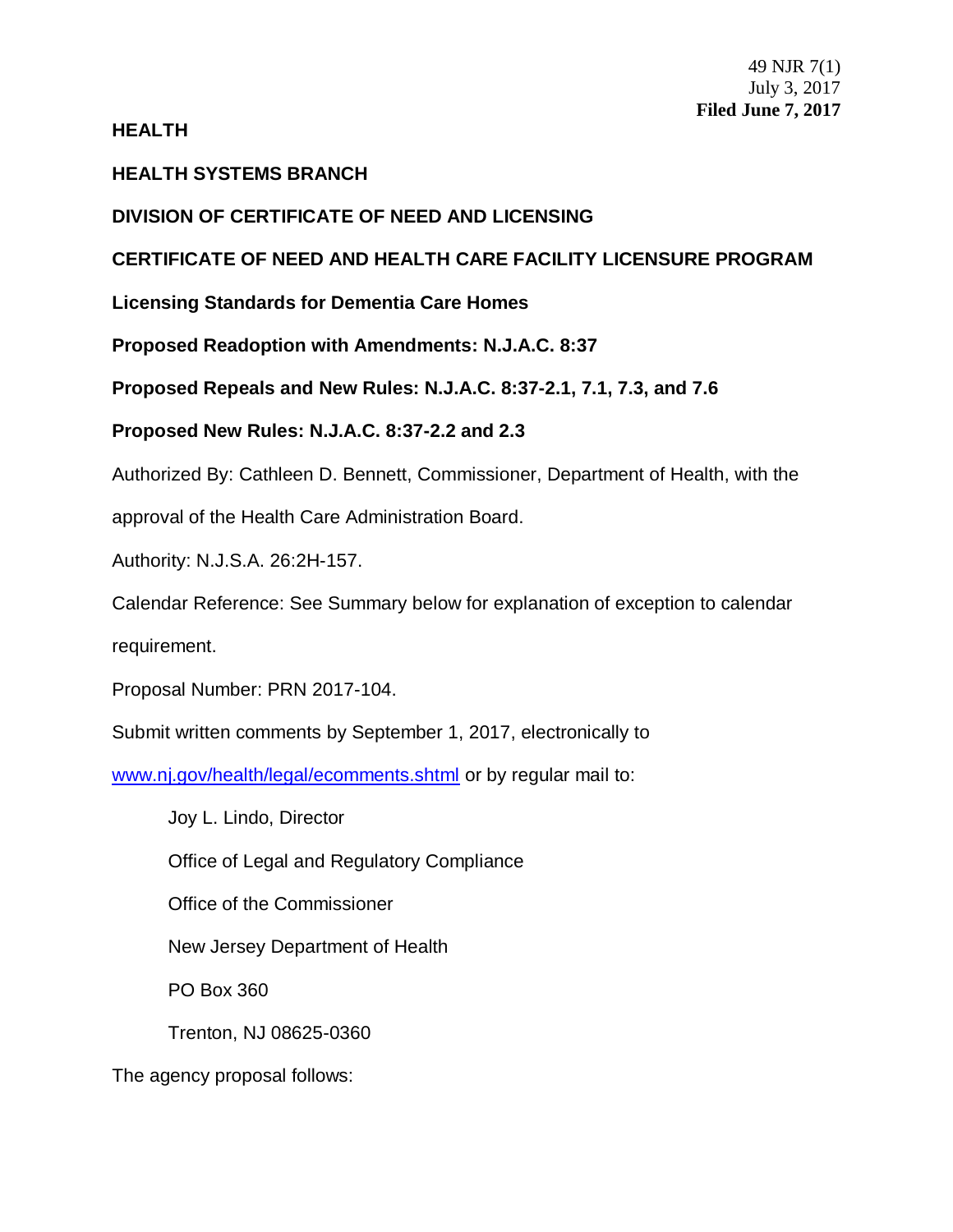#### **Summary**

On February 7, 2017, the Licensing Standards for Dementia Care Homes, N.J.A.C. 8:37, was adopted as special new rules at 49 N.J.R. 461(a) in accordance with N.J.S.A. 26:2H-157. Pursuant to N.J.S.A. 26:2H-157, N.J.A.C. 8:37 was scheduled to expire on May 31, 2017. As the Department of Health (Department) submitted this notice of readoption with amendments to the Office of Administrative Law prior to that date, the expiration date is extended 180 days to November 27, 2017, pursuant to N.J.S.A. 52:14B-5.1.c(2).

From 1998 to 2016, the Department of Community Affairs (DCA) licensed dementia care homes as a subset of rooming and boarding houses regulated under N.J.S.A. 55:13B-1 et seq., and N.J.A.C. 5:27. The licensing of dementia care homes was transferred to the Department from the DCA by the Dementia Care Home Act (the Act), N.J.S.A. 26:2H-148 et seq., and N.J.S.A. 55:13B-5.1 (P.L. 2015, c. 125), effective June 1, 2016. Consistent with N.J.S.A. 26:2H-157, the Department adopted N.J.A.C. 8:37 as special new rules, which implemented the new statutory requirements set forth at N.J.S.A. 26:2H-148 et seq. The special new rules implemented the Act by establishing interim standards for licensure of, and the provision of services by, dementia care homes in New Jersey under the Department, while it worked to establish permanent rules for the licensure and oversight of these facilities.

Since the special adoption of N.J.A.C. 8:37, the Commissioner has reviewed the chapter and has determined that it is appropriate to readopt the majority of its provisions as they remain necessary, proper, reasonable, efficient, understandable, and responsive for the purposes for which they were originally promulgated. However, the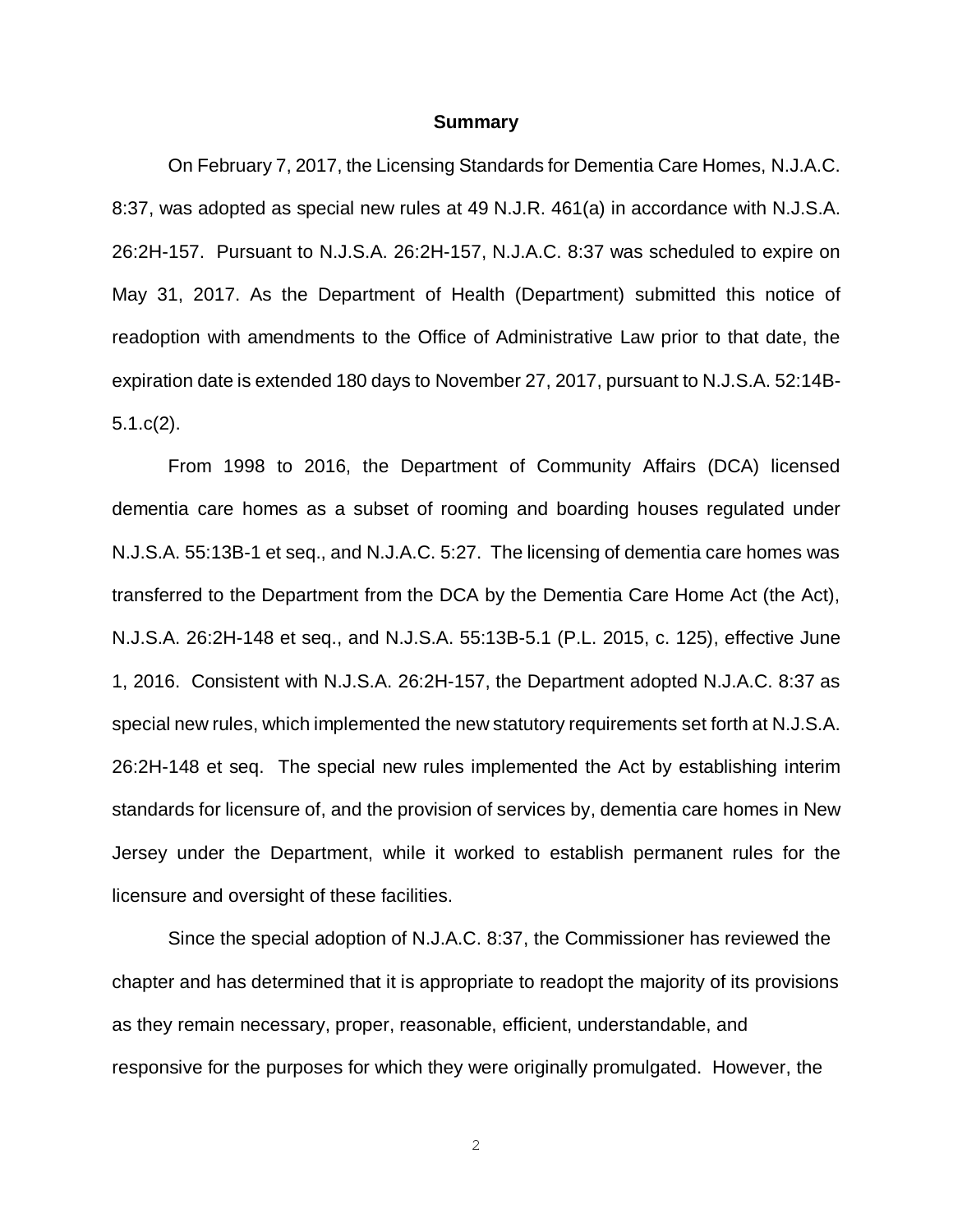Commissioner has determined that certain amendments to the chapter are necessary to ensure that dementia care homes are safe and properly licensed by the Department. Specifically, the Commissioner proposes to amend the chapter to include the process, fees, and standards for licensure of dementia care homes and to update the physical plant requirements for dementia care homes to better reflect the standards that are necessary for the health and safety of residents. A summary of the rules proposed for readoption with amendments follows.

The Department proposes a technical amendment throughout the chapter that updates the name of the program responsible for the oversight of dementia care home licensure from "Office of Certificate of Need and Healthcare Facility Licensure" to "Certificate of Need and Healthcare Facility Licensure Program." The Department also proposes technical amendments throughout the chapter to improve grammar and readability.

N.J.A.C. 8:37-1.1 would continue to establish the purpose and scope of this chapter, which is the licensing of dementia care homes in accordance with the Act.

N.J.A.C. 8:37-1.2 would continue to define the words and terms used throughout the chapter. The Department proposes to amend this section to delete the existing definition of "rubbish" because the chapter no longer uses this term.

N.J.A.C. 8:37-2.1 is proposed for repeal and replacement to set forth the requirement that a dementia care home receive a license issued by the Department in order to operate and also provide the process, fees, and standards for licensure of the homes. The proposed changes delete the provisional licensure provisions for dementia care homes, which were promulgated for the sole purpose of providing a temporary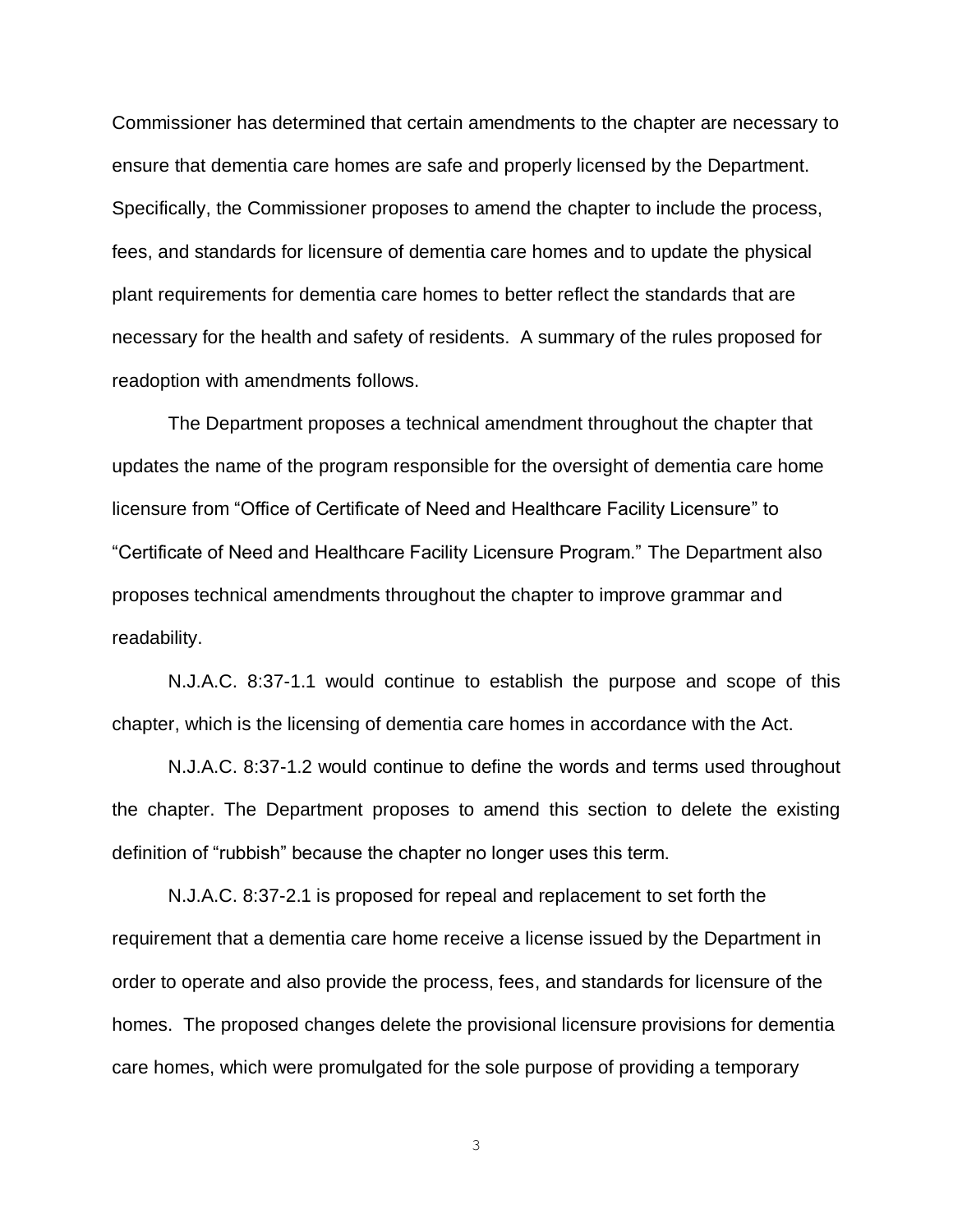license to already existing dementia care homes licensed under DCA while the Department worked to establish permanent licensing rules for the homes, as they are now obsolete by the new licensing standards. The new rule requires a dementia care home to post its license in the facility and prohibit the assignment of a license. The new rule also requires licensure applications to be submitted using the Application for a New or Amended Acute Care Facility License, which would be incorporated into the rule by reference as proposed new N.J.A.C. 8:37 Appendix B and would be available for download from the Department's forms webpage.

Proposed new N.J.A.C. 8:37-2.2(a) would set forth the procedure for licensure of newly constructed, renovated, and expanded dementia care homes, including provisions for requiring approval by the Health Care Plan Review Unit of the Department of Community Affairs prior to initiation of renovation, expansion, or construction projects. Proposed new N.J.A.C. 8:37-2.2(b) would provide a licensure applicant for newly constructed, renovated, or expanded dementia care homes with an opportunity to request a functional review with the Department to review plans and discuss licensure conditions. Proposed new N.J.A.C. 8:37-2.2(c) would require newly constructed, renovated, and expanded dementia care homes to conform to the New Jersey Uniform Construction Code standards and require each newly constructed, renovated, and expanded dementia care home licensure application to include the written approval of final construction of the physical plant by the Health Care Plan Review Unit of the Department of Community Affairs. Proposed new N.J.A.C. 8:37- 2.2(d) would require the submission of the certificate of occupancy issued by the local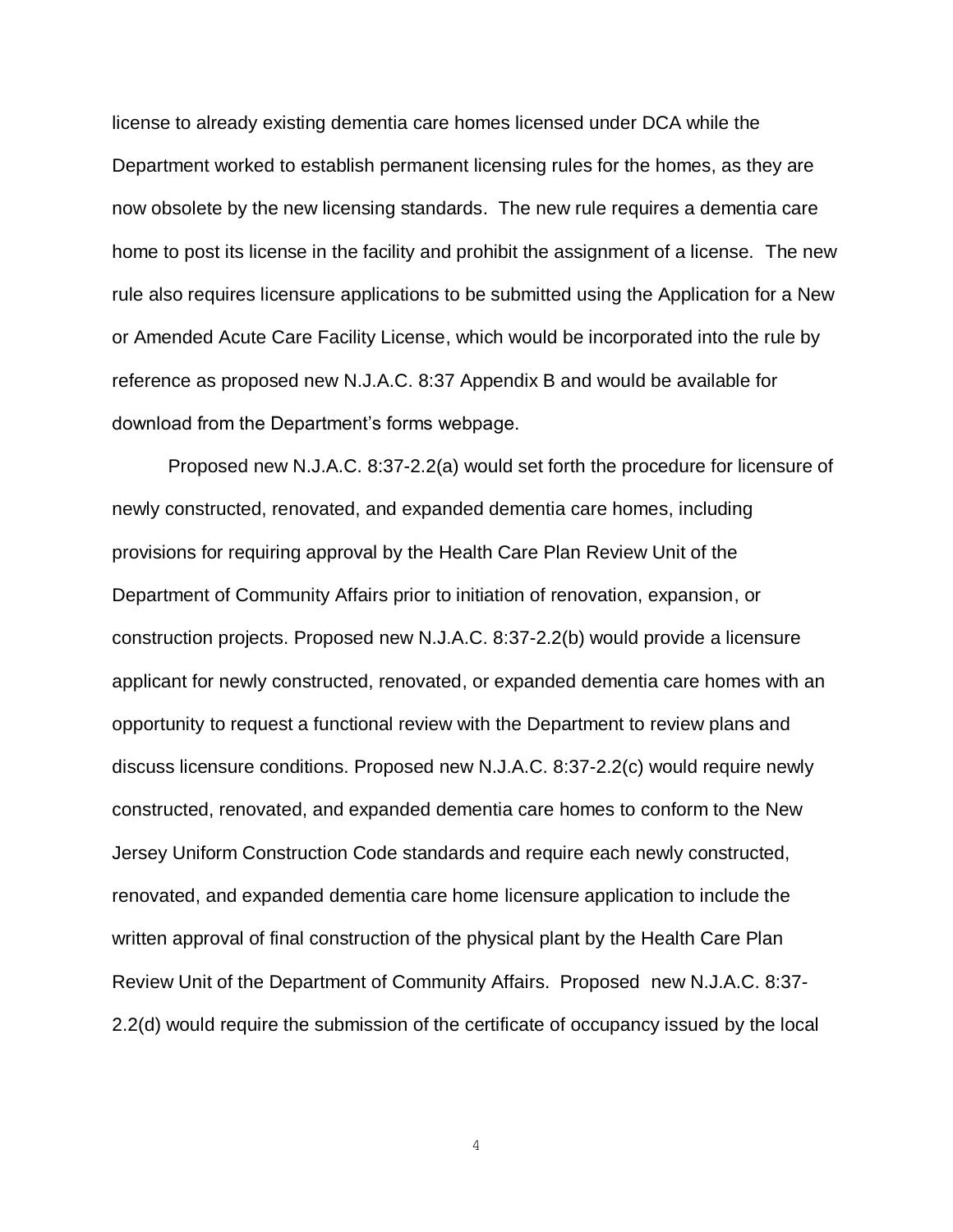municipality to the Department prior to issuance of a license for newly constructed, renovated, or expanded dementia care home.

Proposed new N.J.A.C. 8:37-2.3 would relocate the provisions from N.J.A.C. 8:37-2.1(c), proposed for repeal, and continue to require each dementia care home to have an administrator responsible for day-to-day operations and further provide that the Department must be given notice within 72 hours of any change of administrator.

Recodified N.J.A.C. 8:37-2.4 continues to provide for access to the dementia care home, its staff, residents, responsible parties of residents, documents, and resident records by Department personnel at any time.

Recodified N.J.A.C. 8:37-2.5 continues to provide for a waiver provision of licensing standards in the chapter, including the manner in which a dementia care home may apply for a waiver, and is proposed with the general amendments discussed above.

Recodified N.J.A.C. 8:37-2.6 continues to provide for enforcement remedies for violations of statutes or rules by dementia care homes.

Recodified N.J.A.C. 8:37-2.7 continues to require a written resident admission agreement that includes what services are to be provided, require notice before additional charges can be levied against a resident, govern the requirements for a security deposit, require the dissemination of information about financial assistance to residents and their responsible parties, and require a ledger documenting all transactions if the dementia care home is entrusted with a resident's personal funds.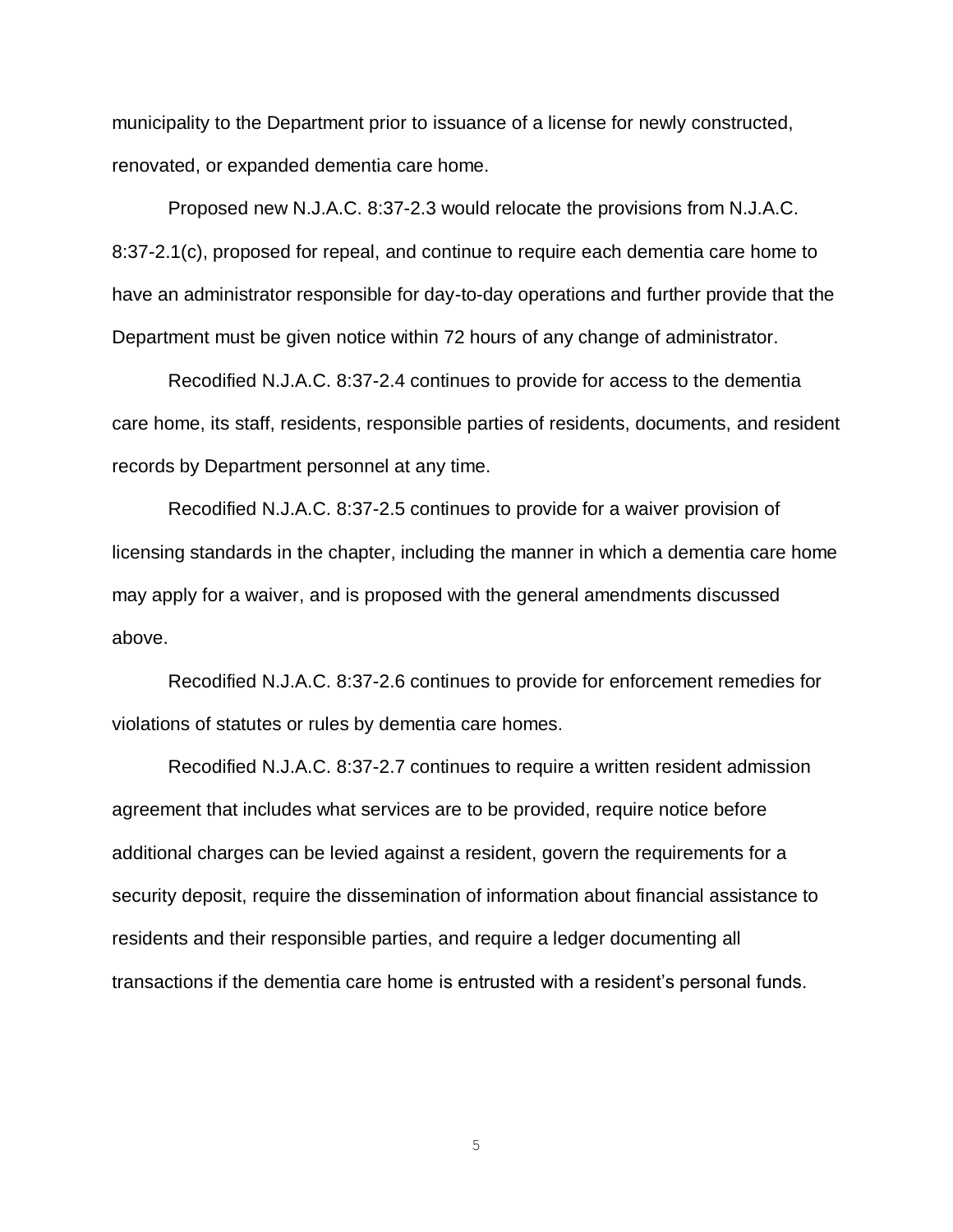Recodified N.J.A.C. 8:37-2.8 continues to cover reportable events and would continue to require a dementia care home to report such events in the manner set forth at N.J.A.C. 8:43E-10.11.

Recodified N.J.A.C. 8:37-2.9 continues to cover personal needs allowances and requires the dementia care home to comply with the personal needs allowance standards found at N.J.A.C. 8:36-6.3.

N.J.A.C. 8:37-3.1 would continue to address resident rights, including the statutory resident's rights requirements found at N.J.S.A. 26:2H-154, and require the dementia care homes to provide each resident, his or her family, and any responsible person a copy of these rights upon admission, as well as post them in a conspicuous public place in the facility. Paragraph (a)1 is proposed for amendment to delete "the facility administrator" from the list of individuals to whom the responsibility to manage the resident's financial affairs may be delegated.

N.J.A.C. 8:37-4.1 would continue to address the admission and retention of residents, as well as health care monitoring of residents. The rule also continues to codify the statutory requirements found at N.J.S.A. 26:2H-152.n(6), which requires a prospective dementia care home resident to obtain a certification from a physician stating that a dementia care home is appropriate for the individual and, after the individual becomes a resident, requires the individual to obtain quarterly physician recertifications reaffirming his or her appropriateness for a dementia care home. The rule would also continue to address the use of restraints and "do not resuscitate" orders, require a facility to weigh a resident at least monthly, require notice to residents and their responsible parties of discharge criteria prior to admission and annually thereafter,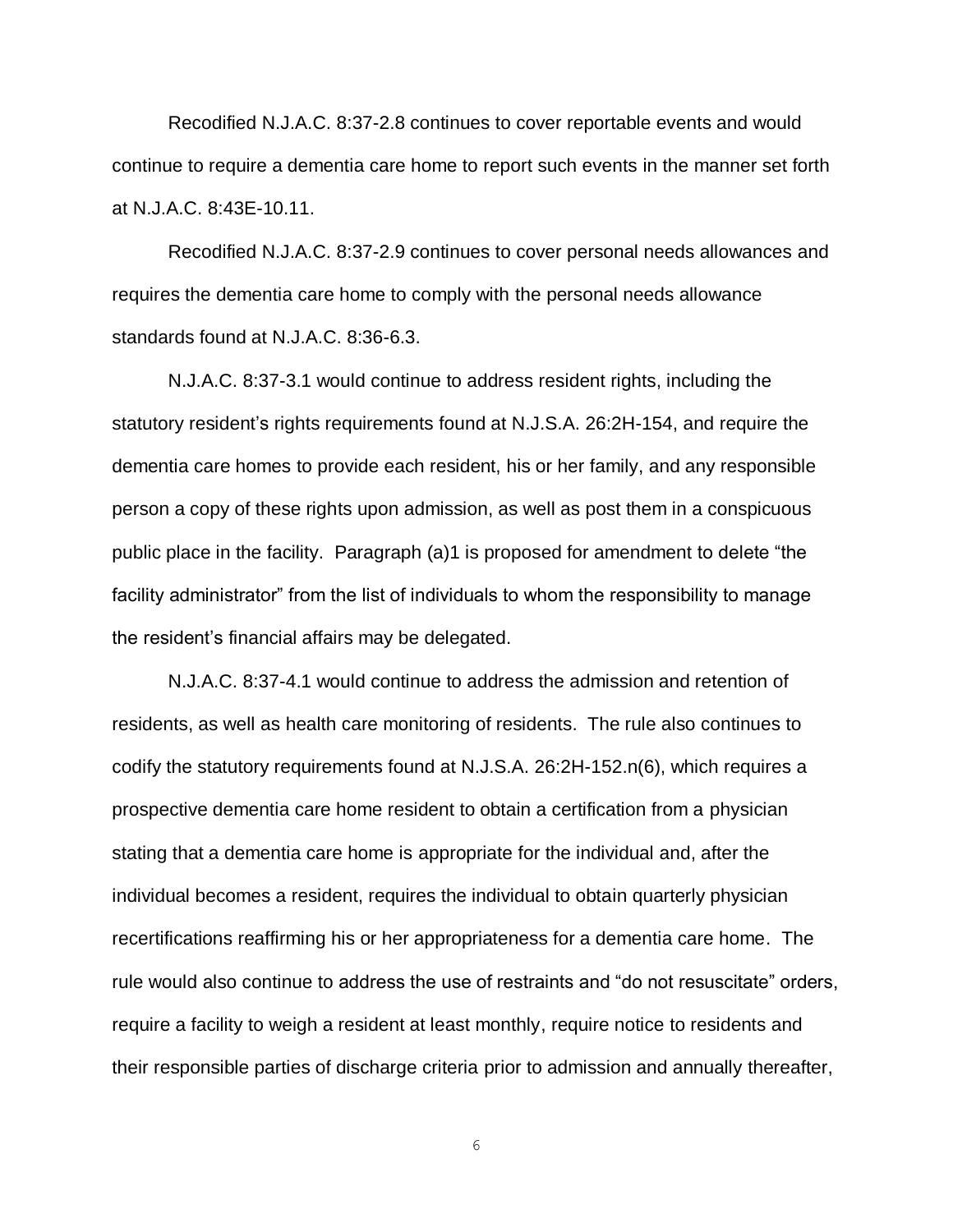and require the transfer of a resident to another facility that offers a higher level of care when such care is required.

N.J.A.C. 8:37-4.2 would continue to provide discharge criteria and the standards for when discharge of a resident to a facility providing a higher level of care is required.

N.J.A.C. 8:37-4.3 would continue to require a facility to maintain a list of longterm care facilities and to provide that list to a resident, the resident's family members, and the resident's responsible party when the resident requires a higher level of care.

N.J.A.C. 8:37-5.1 would continue to address the statutory restriction on the provision of health care services by an individual who has an ownership interest in a dementia care home. This section also continues to provide the only circumstances in which skilled nursing care may be provided in the facility.

N.J.A.C. 8:37-5.2 would continue to list the services that a dementia care home must provide.

N.J.A.C. 8:37-5.3 would continue to address staffing requirements. Facilities would still be required to have a sufficient number of trained staff available, with a minimum of two staff members on duty at all times.

N.J.A.C. 8:37-5.4 would continue to establish training requirements for staff who have regular direct contact with residents, which include completion of a home health aide course, a five-day course given by a registered nurse that includes an orientation to the facility, as well as the completion of the Centers for Medicare & Medicaid Services Hand in Hand: A Training Series for Nursing Homes Toolkit on the care of persons with dementia.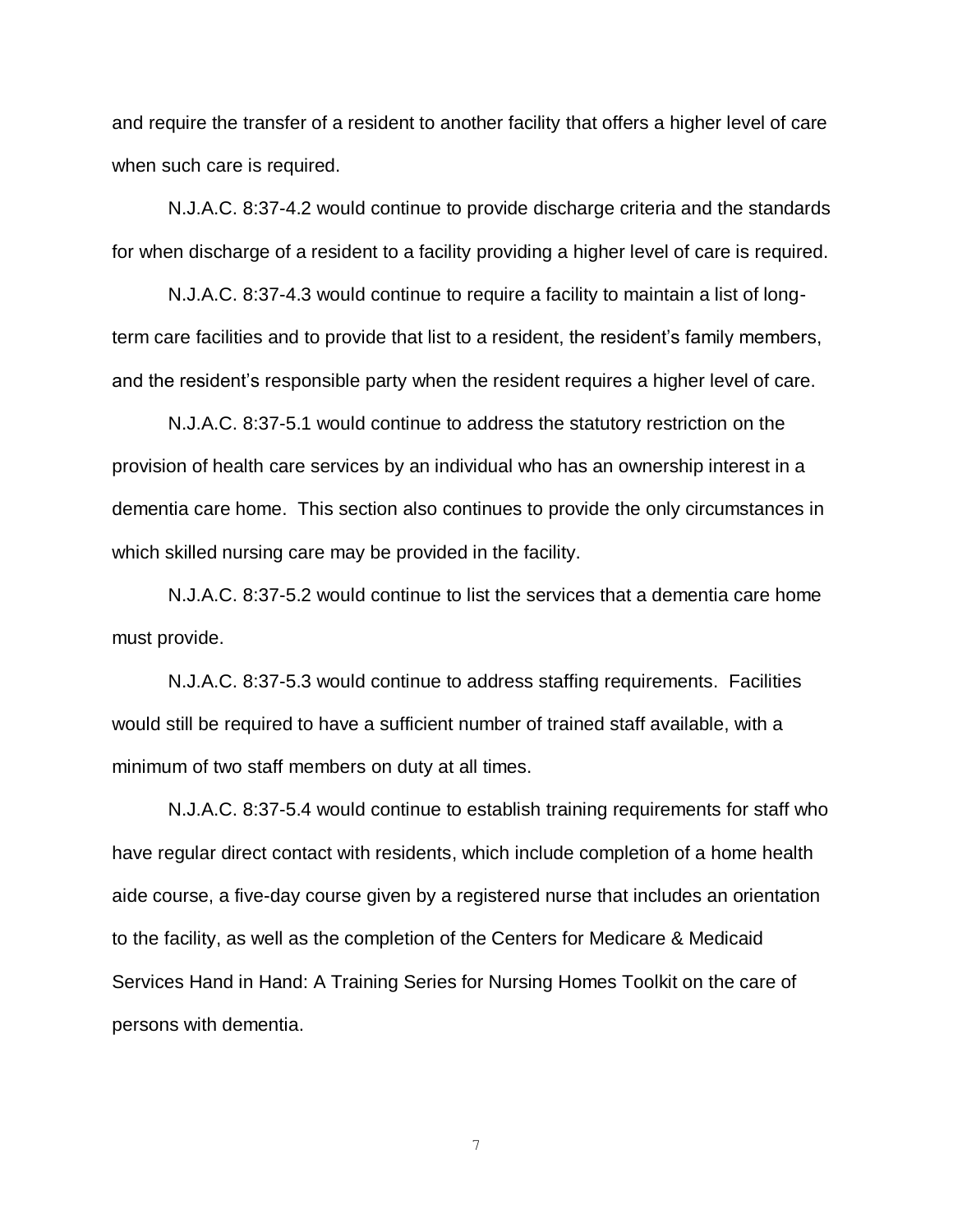N.J.A.C. 8:37-5.5 would continue to address the assistance in dressing standards.

N.J.A.C. 8:37-5.6 would continue to address the assistance in bathing and personal hygiene standards.

N.J.A.C. 8:37-5.7 would continue to require facilities to provide their residents with transportation to health care services.

N.J.A.C. 8:37-5.8 would continue to establish housekeeping standards.

N.J.A.C. 8:37-5.9 would continue to set forth laundry services standards. The proposed amendment would make it clear that facilities are required to provide laundry services for their residents.

N.J.A.C. 8:37-5.10 would continue to require facilities to assist each resident with living with as much independence and community interaction that is reasonably possible, as well as to provide residents with regularly scheduled recreational activities.

N.J.A.C. 8:37-6.1 would continue to govern the supervision of self-administration of medicine and require the facility to maintain a daily record of a resident's selfadministration of medication.

N.J.A.C. 8:37-6.2 would continue to address the administration of medication and permit facilities to employ certified medication aides.

N.J.A.C. 8:37-6.3 would continue to establish the standards for the storage of medications, set the requirements for the labelling of medications, and address the destruction of medications.

N.J.A.C. 8:37-7.1 is proposed for repeal and replacement and would continue to establish the standards for a facility's water supply, relocate the hot water temperature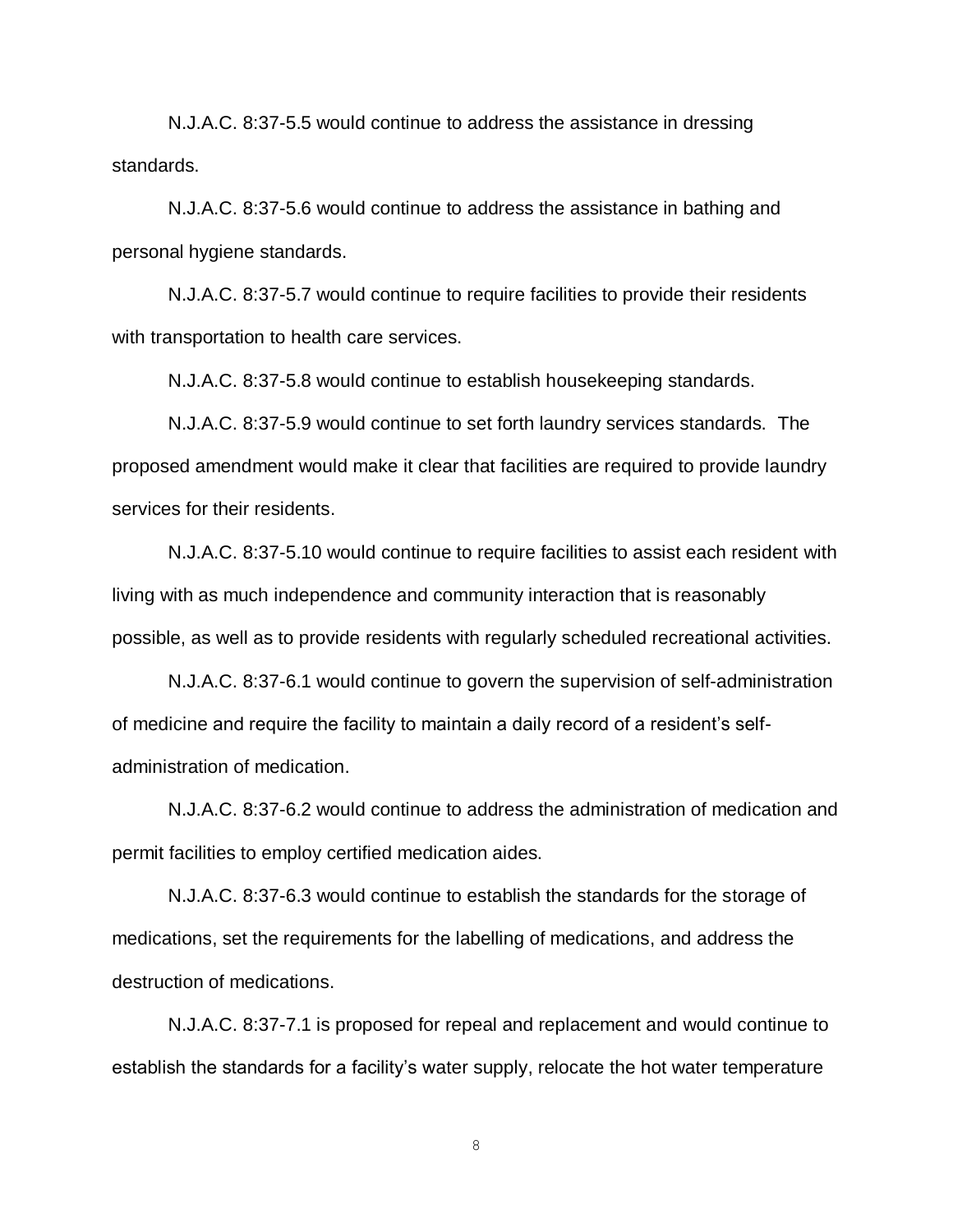requirements from N.J.A.C. 8:37-7.2(f), which are relocated to proposed new subsection (b), and add the standards for the maintenance of ice machines, if applicable, and sewage disposal systems. Additionally, the proposed amendments to N.J.A.C. 8:37- 7.1(c) would require the maintenance of equipment requiring draining to comply with the standards set forth in the International Mechanical Code, 2015 Edition, as amended and supplemented, which sets forth guidelines for sanitary draining of equipment and is incorporated into the rule by reference.

N.J.A.C. 8:37-7.2 would continue to set physical plant requirements. The proposed amendments would require a facility to have a water closet, lavatory, and a bathtub or shower for every four residents, rather than for every eight residents as set forth in the current rule and delete subsection (f) as discussed above.

N.J.A.C. 8:37-7.3 is proposed for repeal and replacement, but would continue to establish the requirements for waste and garbage storage, while clarifying that the standards for collecting, storing, and disposing of waste and garbage must comply with the waste regulations promulgated by the Department of Environmental Protection and the requirements of N.J.A.C. 8:24. Additionally, proposed N.J.A.C. 8:37-7.3(c) would require a facility's use of garbage compactors to comply with the standards set forth in the International Mechanical Code, 2015 Edition, as supplemented and amended, which sets forth guidelines for the use of garbage compactors and is incorporated into the rule by reference.

N.J.A.C. 8:37-7.4 would continue to set forth the requirements for lighting and electrical service. The proposed amendments would delete the requirements for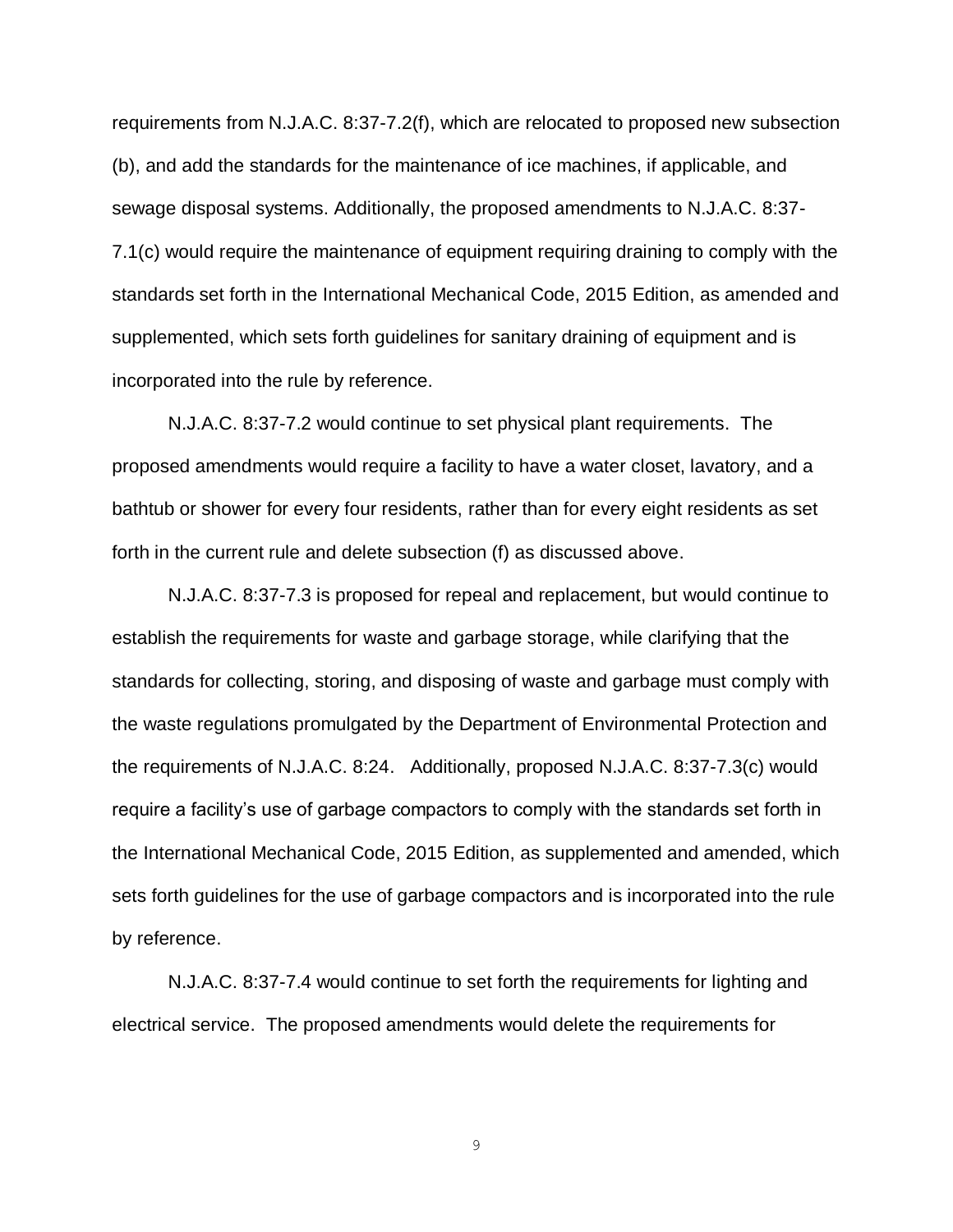specific lumens in specified areas of the facility and require each facility to have an annual electrical inspection.

N.J.A.C. 8:37-7.5 would continue to establish standards for ventilation and would continue to prohibit windows from opening more than six inches, so that residents cannot use them as an exit. The proposed amendment would merge existing subsections (a) and (b), while adding that mechanical ventilation and windows used for ventilation shall be in accordance with the Uniform Construction Code, N.J.A.C. 5:23.

N.J.A.C. 8:37-7.6 is proposed for repeal and replacement and would continue to set the standards for heating systems, as well as add requirements for air conditioning. In addition, the changes to the rule would address the maintenance of filters for the heating and air conditioning system.

N.J.A.C. 8:37-7.7 would continue to address maintenance standards.

N.J.A.C. 8:37-7.8 would continue to set use and occupancy of space standards, maintaining the requirement for a minimum of 150 square feet for the first resident and a minimum of 100 square feet for each additional resident, 80 square feet of floor space in each bedroom occupied by one individual and an additional 60 square feet of floor space for an additional occupant in a bedroom. The rule also continues to address the requirements for ceiling height and bedrooms below ground level.

N.J.A.C. 8:37-7.9 continues to provide for the control of access for entrance and interior doors and continues the requirement for the main exterior door to have a doorbell. The proposed amendment to this section would remove the specific standards for locks on the entrance and interior doors.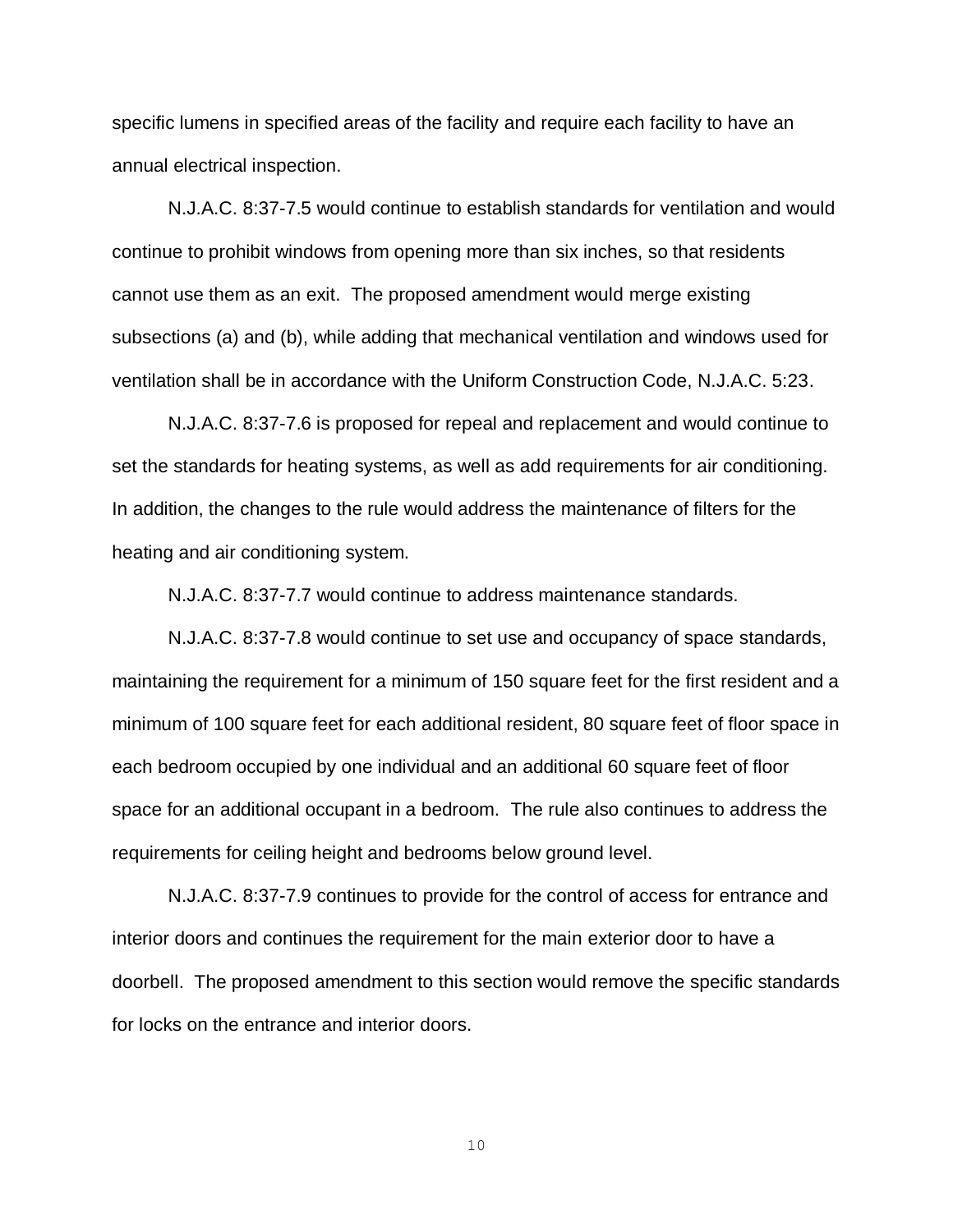N.J.A.C. 8:37-7.10 would continue to set building safety requirements. The building safety standards continue to include a requirement for additional staffing when more than four residents cannot self-evacuate, as well as requirements for a fence with a self-locking gate, a closed-circuit camera on the gate or main entrance, and audible alarms on doors and windows.

N.J.A.C. 8:37-7.11 would continue to provide the requirements for resident bedrooms. The bedroom requirements continue to include space requirements, conditions for sharing of a bedroom, and requirements for a dresser and closet space.

N.J.A.C. 8:37-7.12 would continue to set the standards for living and dining rooms. The rule will continue to require the provision of space for at least two-thirds of the facility's licensed resident capacity in the living room, as well as a sufficiently sized dining room to sit all of the residents at one time.

N.J.A.C. 8:37-7.13 would continue to set the requirements for outdoor facilities and recreation equipment. Facilities would continue to be required to have an outdoor area with seating, as well as, when feasible, recreation equipment.

N.J.A.C. 8:37-7.14 would continue to require and set the standards for carbon monoxide alarms.

N.J.A.C. 8:37-7.15 would continue to require compliance with the smoke free air rules at N.J.A.C. 8:6.

N.J.A.C. 8:37-8.1 would continue to set the minimum standards for what is to be included in a resident's record.

N.J.A.C. 8:37-8.2 would continue to set the standards for financial records.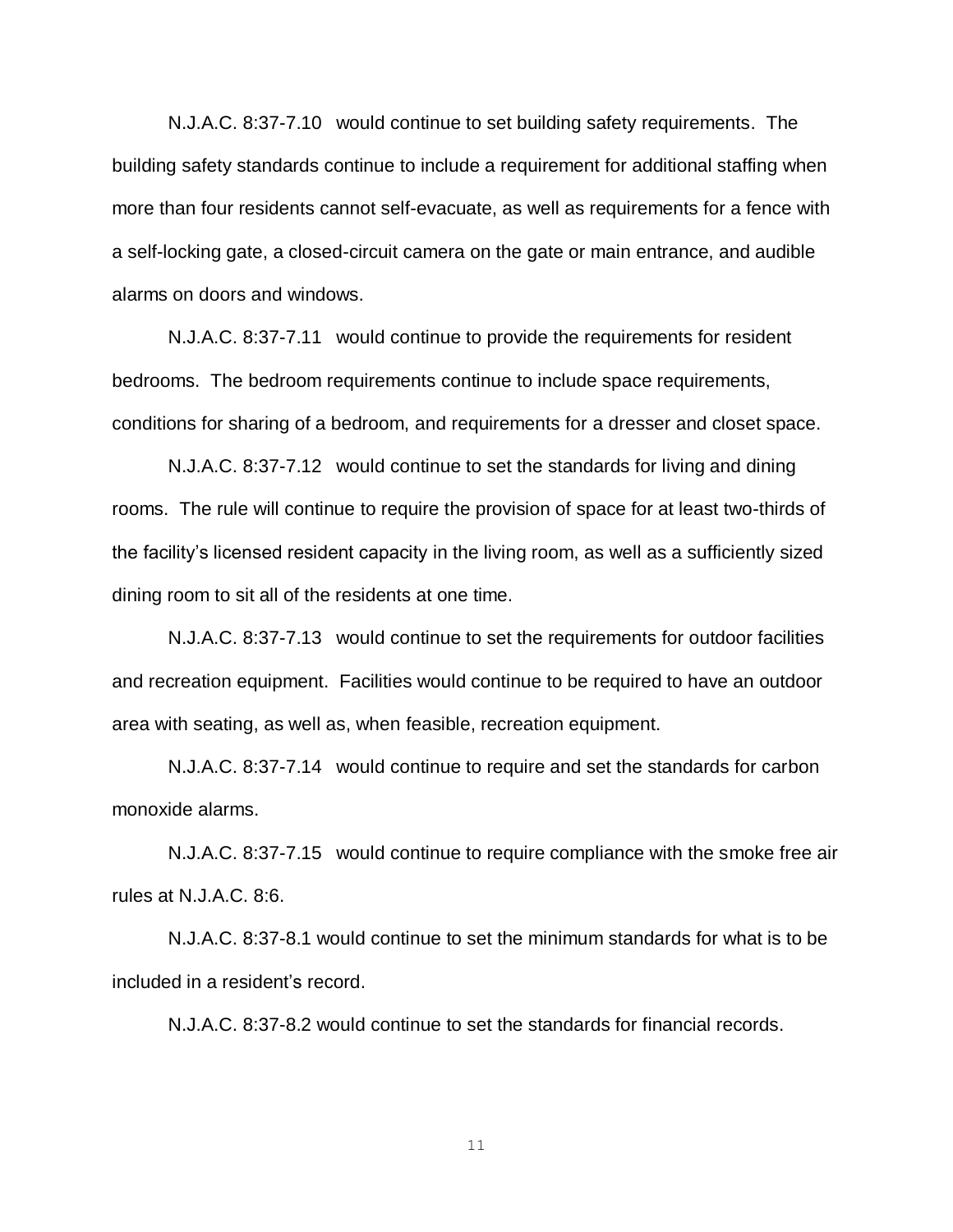N.J.A.C. 8:37-8.3 would continue to require facilities to retain records in accordance with N.J.S.A. 26:8-5 et seq.

N.J.A.C. 8:37-9.1 would continue to set the requirements for resident diets and facility menus. The diet and menu requirements continue to include weekly menus, the nutritional standards for daily diets, and the retention of menus for three weeks following the date of service.

N.J.A.C. 8:37-9.2 would continue to set the standards for a facility's food service, which includes three meals a day and snacks.

N.J.A.C. 8:37-9.3 would continue to set the standards for food sanitation, including temperatures for freezers and refrigerators.

As the Department has provided a 60-day comment period on this notice of proposal, pursuant to N.J.A.C. 1:30-3.3(a)5, this notice meets the exception from the rulemaking calendar requirement set forth at N.J.A.C. 1:30-3.1 and 3.2.

#### **Social Impact**

The rules proposed for readoption with amendments, repeals, and new rules would continue to provide the regulatory framework to fulfill the Department's obligation to license dementia care homes. Thus, the rules proposed for readoption, repeals, and new rules impact dementia care homes and the individuals they serve.

The Department expects the rules proposed for readoption with amendments, repeals, and new rules to have a favorable social impact on residents of dementia care homes because they ensure minimum standards of acceptable care. In short, the rules proposed for readoption with amendments, repeals, and new rules would continue to ensure that dementia care homes employ qualified staff, maintain a safe and clean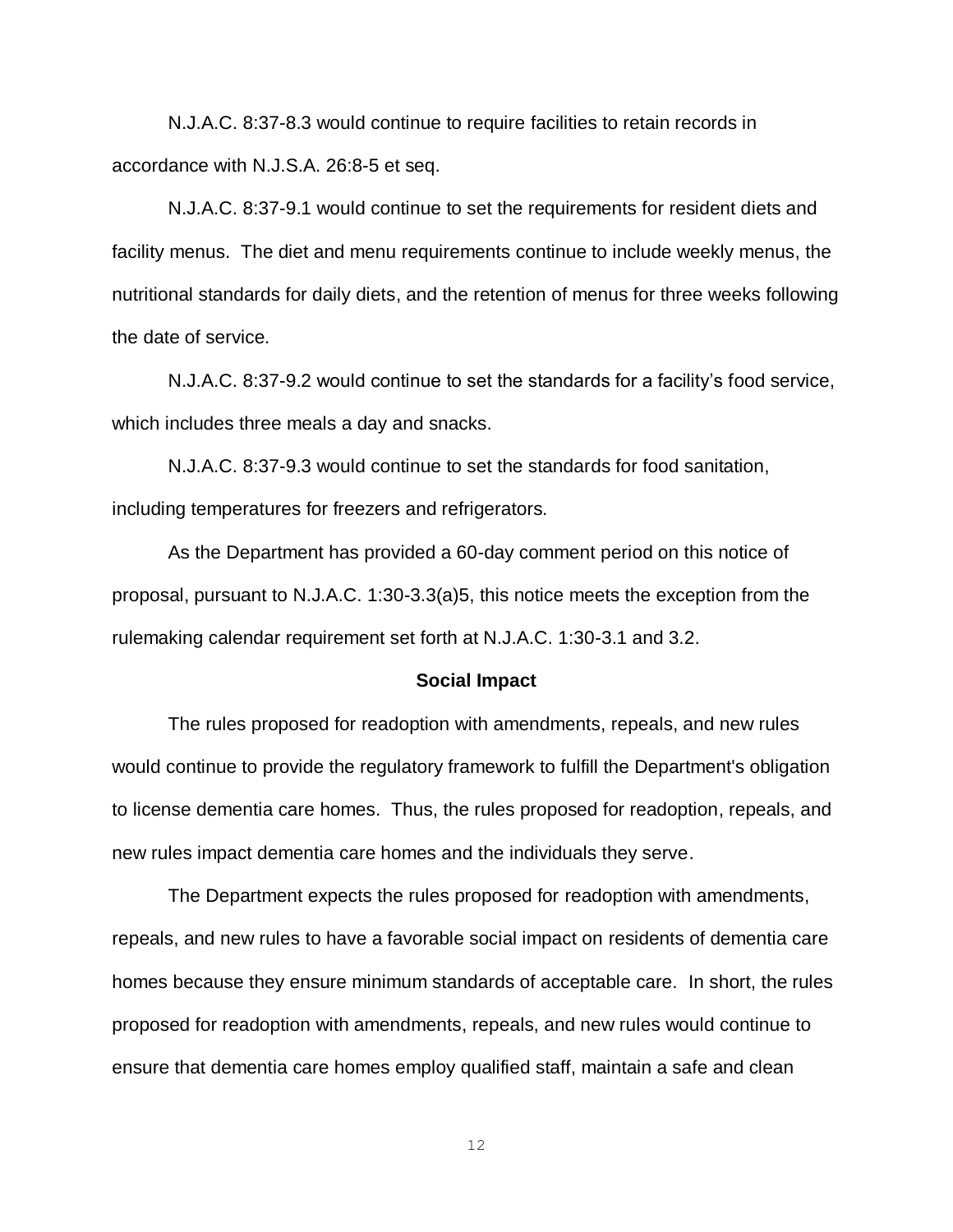physical plant environment, offer nutritional foods, protect patient rights, and utilize adequate recordkeeping policies and procedures to oversee the delivery of care for each resident. As such, the licensure standards proposed for readoption with amendments, repeals, and new rules would continue to support an existing foundation of services that improve the quality of life for residents of dementia care homes, ensure the effective delivery of care to residents and protect the health, safety, and general welfare of the residents of these facilities. As a result, the rules proposed for readoption with amendments, repeals, and new rules would have a positive social impact on dementia care home residents. Therefore, the Department expects that the general public would react favorably to the rulemaking.

### **Economic Impact**

As stated in the Summary above, the responsibility for licensure of dementia care homes was transferred from DCA to the Department under N.J.S.A. 26:2H-148 et seq. Due to this transfer, dementia care homes are now classified as health care facilities under the Health Care Facilities Planning Act, N.J.S.A. 26:2H-1 et seq. See N.J.S.A. 26:2H-2.a. Because dementia care homes now fall under the Health Care Facilities Planning Act, the Department is required to charge the homes licensure and inspection fees. Specifically, N.J.S.A. 26:2H-12 requires the Department to charge a fee for the filing of an application for and issuance of a health care facility license, a fee for any renewal thereof, and a fee for a biennial inspection of the facility. Pursuant to this statutory mandate, the rules proposed for readoption with amendments, repeals, and new rules include the licensure and inspection fees that will be assessed by the Department for dementia care homes. It is anticipated that the revenue collected from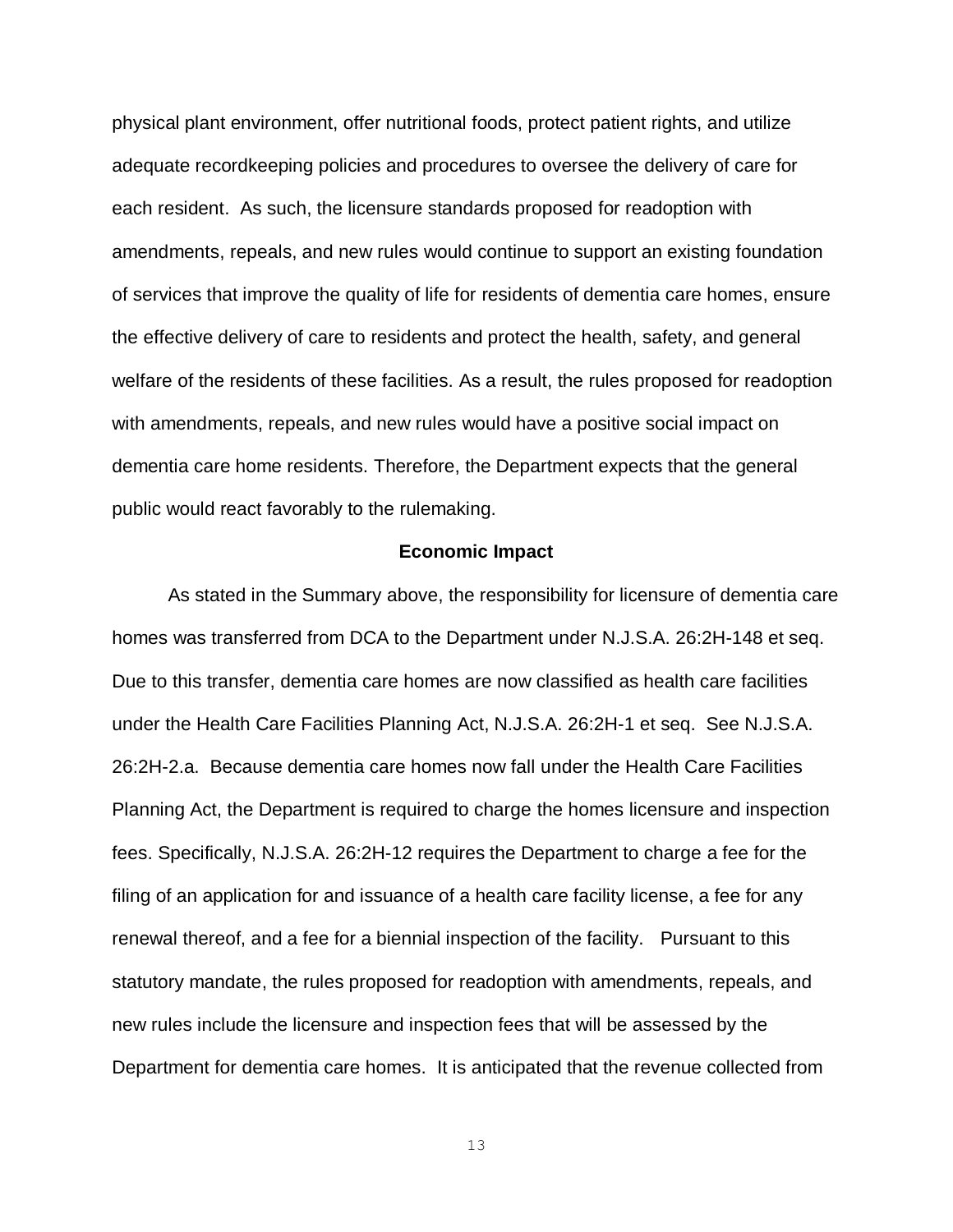the licensure and inspection fees will ensure the capability of the Department to provide a thorough review of the dementia care home applications, as well as a more effective level of scrutiny by way of survey inspections of the homes, thereby providing a level of protection and safety to the residents of these facilities.

The proposed fees are also reasonable as they are in-line with similarly situated health care facilities, namely assisted living facilities. Additionally, the license application, renewal, and inspection fees represent a small percentage of the annual budgets of dementia care homes and remain below the fee caps set forth in N.J.S.A. 26:2H-12. Because the proposed fees are below the statutory licensure and inspection fee caps, represent only a small portion of a dementia care home's operating budget, and are the same as the fees charged for similar health care facilities, the Department does not anticipate that the facilities or their residents will endure any significant financial consequences as a result of the fees established in the rules proposed for readoption with amendment, repeals, and new rules.

#### **Federal Standards Statement**

Executive Order No. 27 (1994) and N.J.S.A. 52:14B-1 et seq. (P.L. 1995, c. 65) require State agencies that adopt, readopt, or amend State rules that exceed any Federal standards or requirements to include in the rulemaking a comparison with Federal law. The Department's authority for regulating dementia care homes comes solely from State statute, specifically, the Dementia Care Home Act, N.J.S.A. 26:2H-148 et seq. As such, the dementia care home rules proposed for readoption with amendments, repeals, and new rules are not promulgated under the authority of, or in order to implement, comply with, or participate in any program established under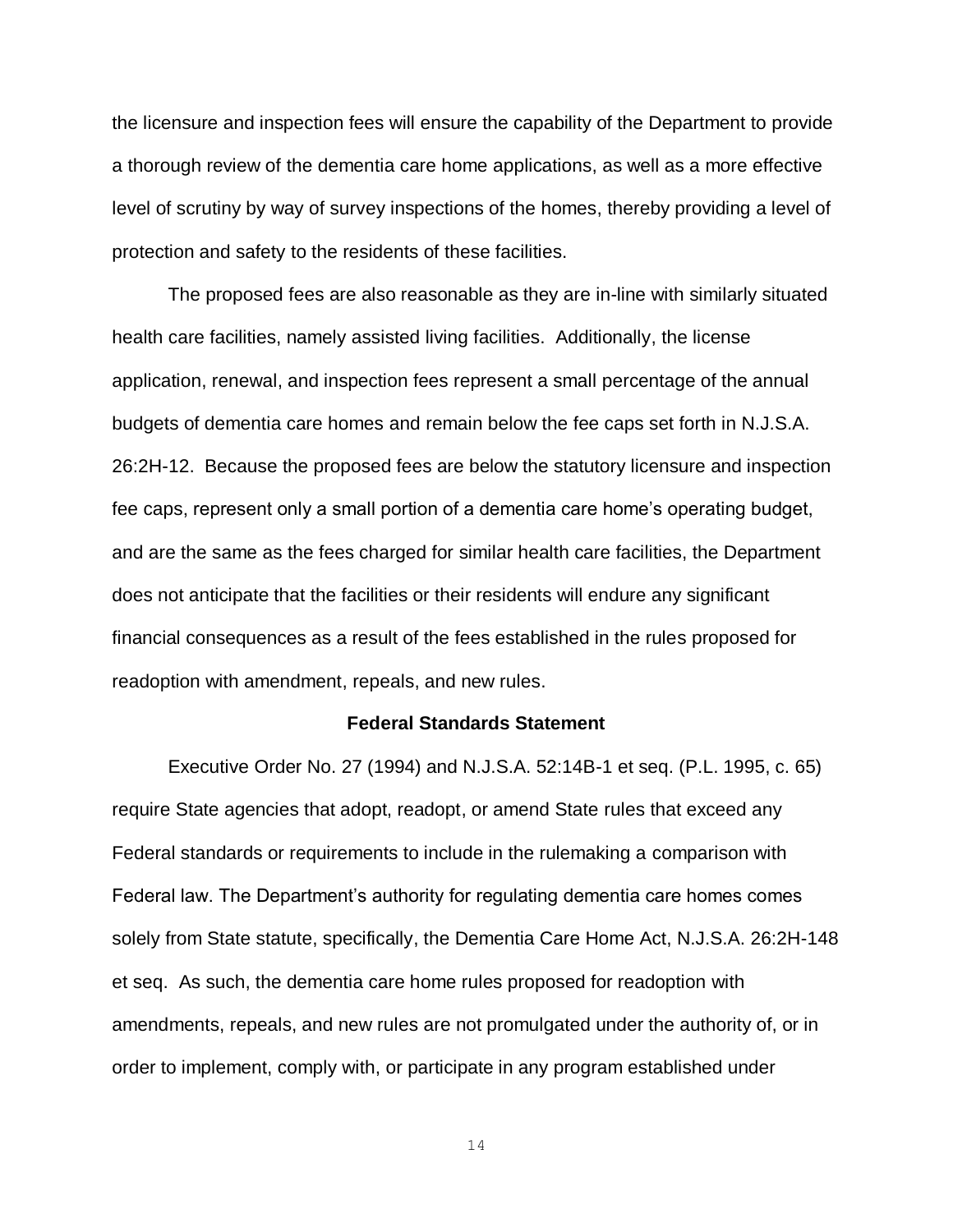Federal law or under a State statute that incorporates or refers to Federal laws, Federal standards, or Federal requirements. Therefore, a Federal standards analysis is not required.

### **Jobs Impact**

The Department does not expect the rules proposed for readoption with amendments, repeals, and new rules would result in an increase or decrease in the number of jobs available in the State.

### **Agriculture Industry Impact**

The rules proposed for readoption with amendments, repeals, and new rules would not have an impact on the agriculture industry.

### **Regulatory Flexibility Analysis**

All existing dementia care homes are considered small businesses, as that term is defined in the Regulatory Flexibility Act, N.J.S.A. 52:14B-16 et seq. The proposed rules for readoption with amendments, repeals, and new rules will continue to impose various reporting, recordkeeping, and compliance requirements upon dementia care homes. These requirements are discussed in the Summary and Economic Impact statement above. The operational requirements for dementia care homes that are contained in the rules proposed for readoption with amendments, repeals, and new rules, including the notification requirement of reportable events, as well as the retention and maintenance of resident records concerning admissions and discharges, are contained in existing rules. There is no basis for any modification of these requirements based on the size or nature of the facility as the clear intent of the enabling legislation is to ensure that residents of dementia care homes receive appropriate and safe care. Thus, no lesser requirements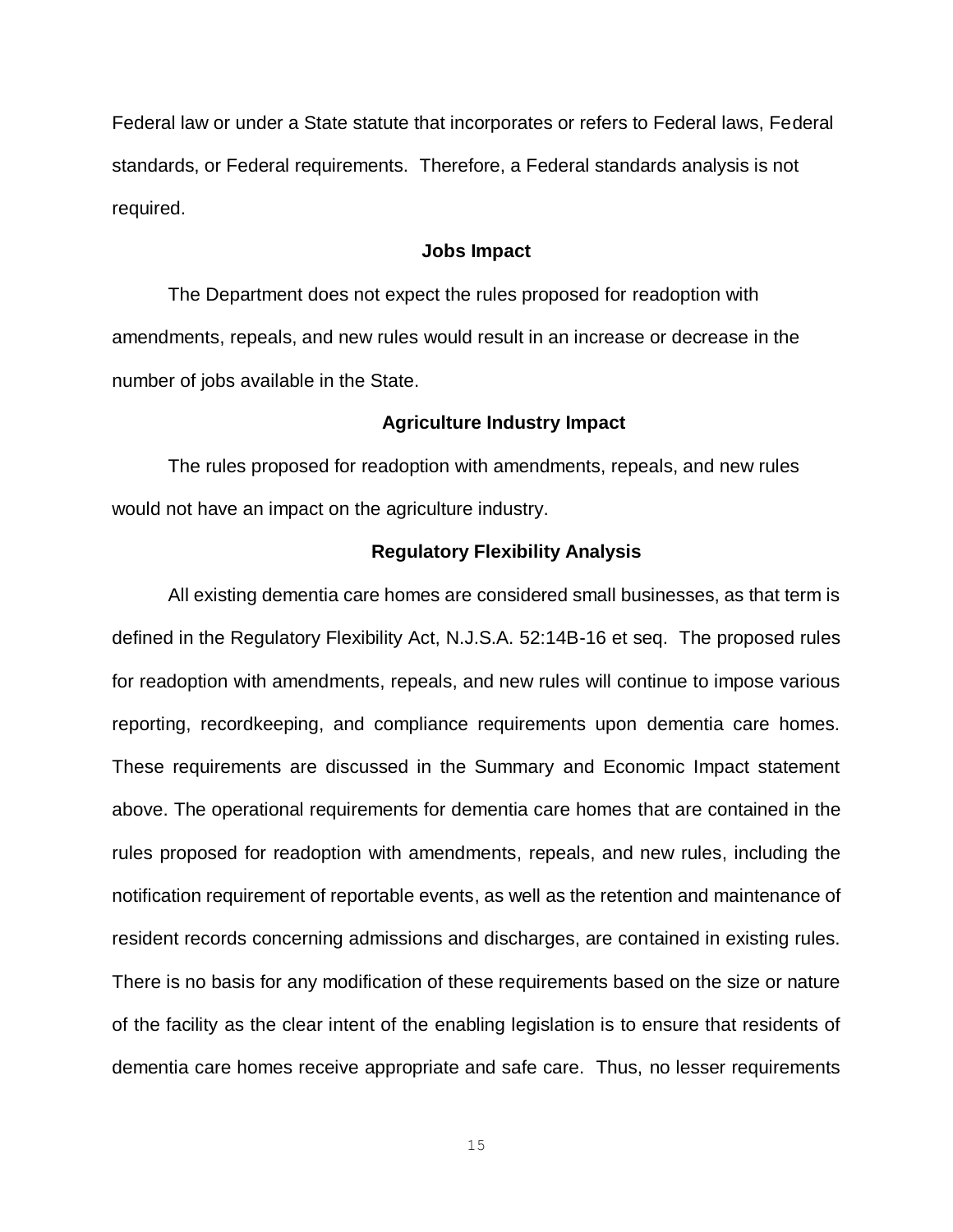or exceptions can be provided based upon business size in the interest of public health, quality of care, and safety.

### **Housing Affordability Impact Analysis**

The Department does not expect the rules proposed for readoption with amendments, repeals, and new rules to have any impact on the affordability of housing in New Jersey and there is an extreme unlikelihood that the rules would evoke a change in the average costs associated with housing because the rules only apply to dementia care homes.

#### **Smart Growth Development Impact Analysis**

The Department anticipates that the rules proposed for readoption with amendments, repeals, and new rules would have an insignificant impact on smart growth and there is an extreme unlikelihood that the rules would evoke a change in housing production in Planning Areas 1 or 2, or within designated centers, under the State Development and Redevelopment Plan in New Jersey because the rules only apply to dementia care homes.

**Full text** of the rules proposed for readoption may be found in the New Jersey Administrative Code at N.J.A.C. 8:37.

**Full text** of the rules proposed for repeal may be found in the New Jersey Administrative Code at N.J.A.C. 8:37-2.1, 7.1, 7.3, and 7.6.

**Full text** of the proposed amendments and new rules follows (additions indicated in boldface **thus**; deletions indicated in brackets [thus]):

SUBCHAPTER 1. GENERAL PROVISIONS

8:37-1.1 Purpose and scope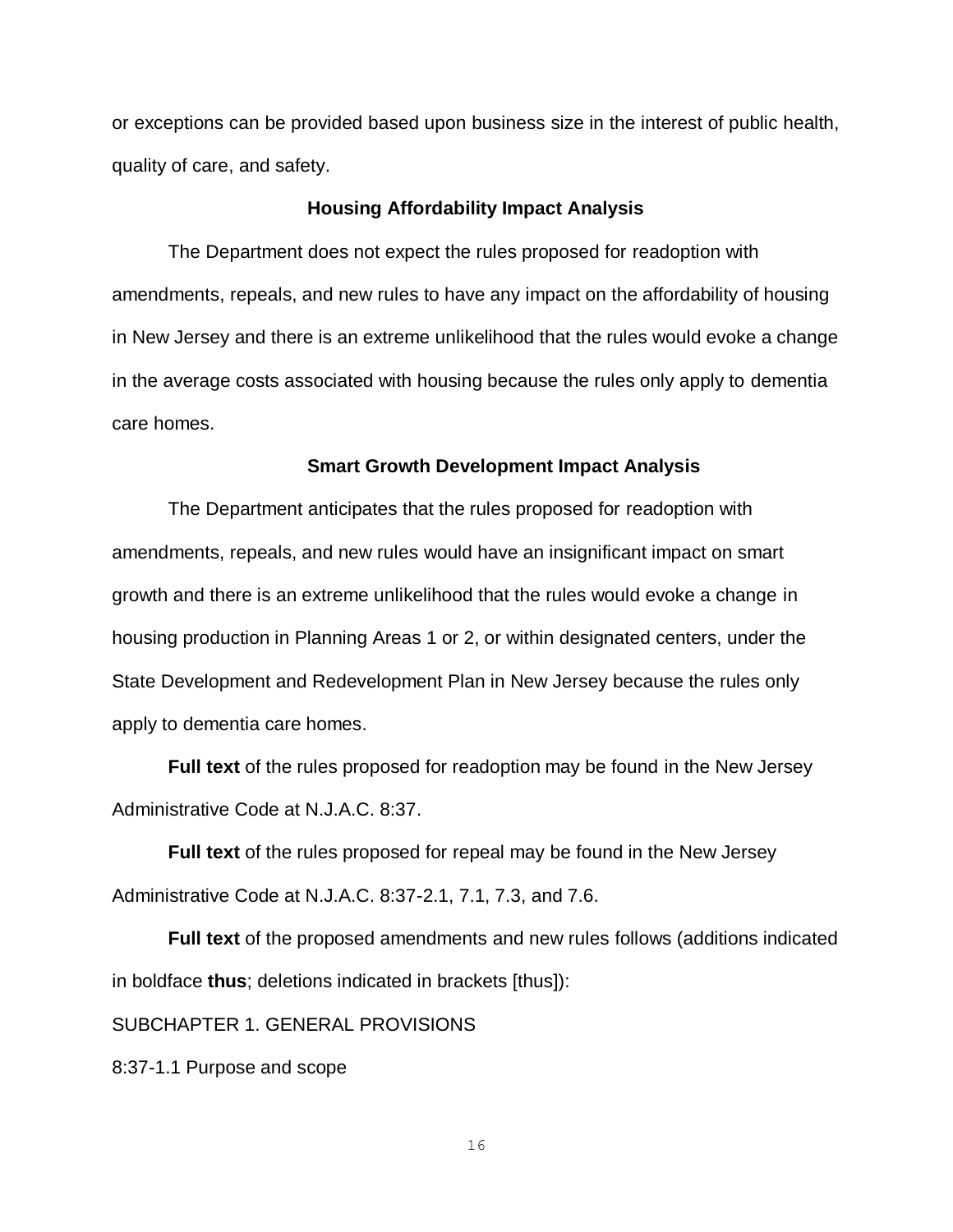(a) (No change.)

(b) This chapter is promulgated for the purpose of establishing [interim] licensing standards for dementia care homes in the State of New Jersey to ensure that they are maintained and operated in such a manner that will protect the health, safety, and welfare of its residents and at the same time preserve and promote a home-like atmosphere appropriate to such facilities[, while the Department works to establish permanent rules pursuant to N.J.S.A. 26:2H-157].

8:37-1.2 Definitions

(a) (No change.)

(b) The following words and terms, as used in this chapter, shall have the following meanings, unless the context clearly indicates otherwise:

...

**"Certificate of Need and Healthcare Facility Licensure Program" means the health care facility licensing unit within the Division of Certificate of Need and Licensing of the Health Systems Branch of the Department, for which the contact information is Certificate of Need and Healthcare Facility Licensure Program, Division of Certificate of Need and Licensing, Department of Health, PO Box 358, Trenton, NJ 08625-0358, (609) 292-5960, facsimile number (609) 826-3745, and website address for forms [www.nj.gov/health/forms.](http://www.nj.gov/health/forms)**

...

["Office of Certificate of Need and Healthcare Facility Licensure " means the health care facility licensing unit within the Division of Certificate of Need and Licensing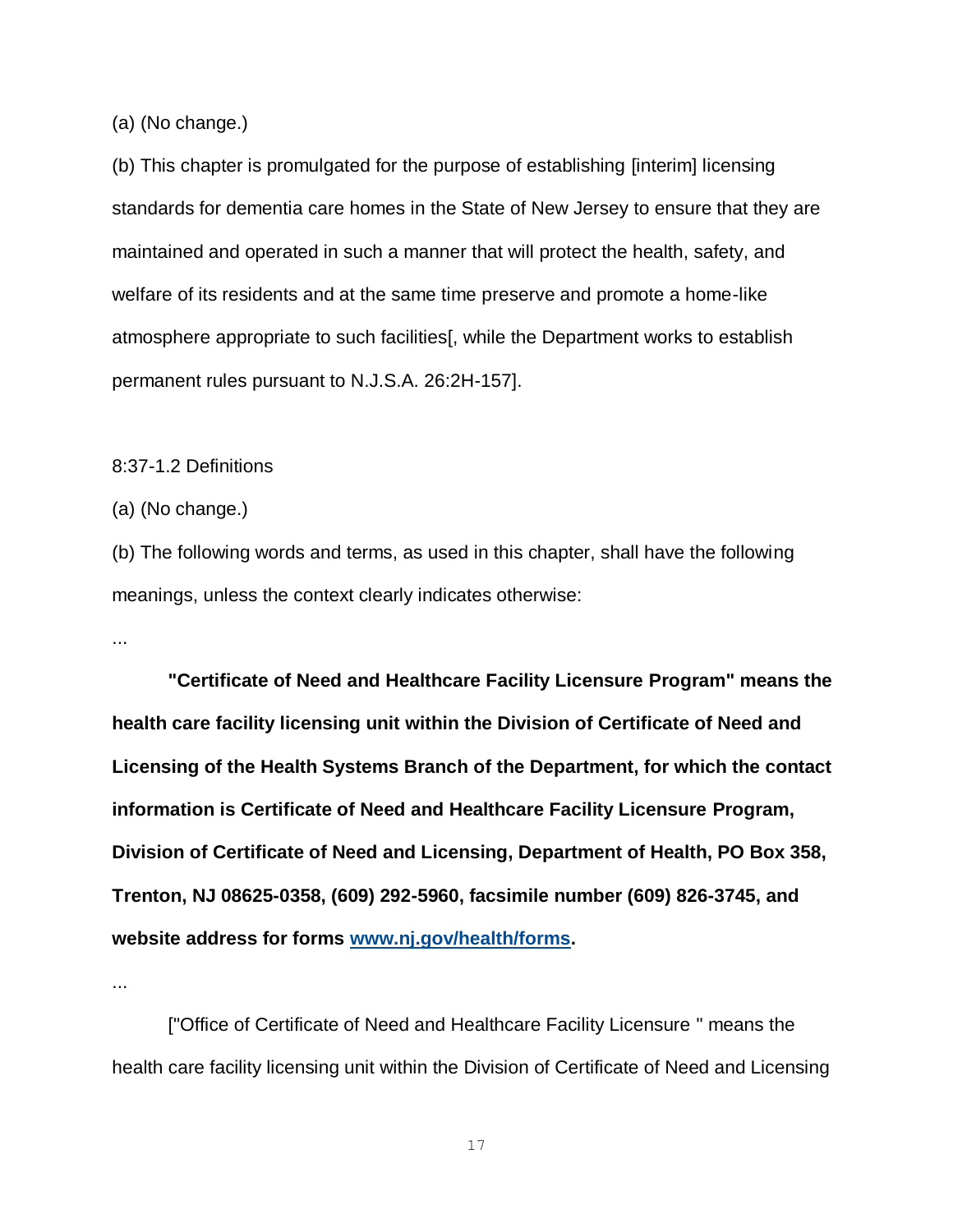of the Health Systems Branch of the Department, for which the contact information is Office of Certificate of Need and Healthcare Facility Licensure, Division of Certificate of Need and Licensing, Department of Health, PO Box 358, Trenton, NJ 08625-0358, (609) 292-5960, facsimile number (609) 826-3745, and website address for forms [www.nj.gov/health/forms.](http://www.nj.gov/health/forms)]

...

["Rubbish" means all waste material other than garbage.]

...

## SUBCHAPTER 2. LICENSING

## **8:37-2.1 Application for licensure**

**(a) No person shall operate a dementia care home, or offer, advertise, or hold out a facility as a dementia care home, or hold out a building as available for occupancy by dementia care home residents without a valid license issued by the Department. (b) Any person, organization, or corporation desiring to operate a dementia care home shall make application to the Commissioner for a license on Form CN-7, Application for a New or Amended Acute Care Facility License, which is incorporated herein by reference as N.J.A.C. 8:37 Appendix B and is also available on the Department's website at:**

**http://www.nj.gov/health/forms/cn-7.pdf.**

**(c) The Department shall charge a nonrefundable fee of \$1,500 plus \$15.00 per bed for the filing of an initial application for licensure as a dementia care home and for each annual renewal thereof. These fees shall not exceed the maximum**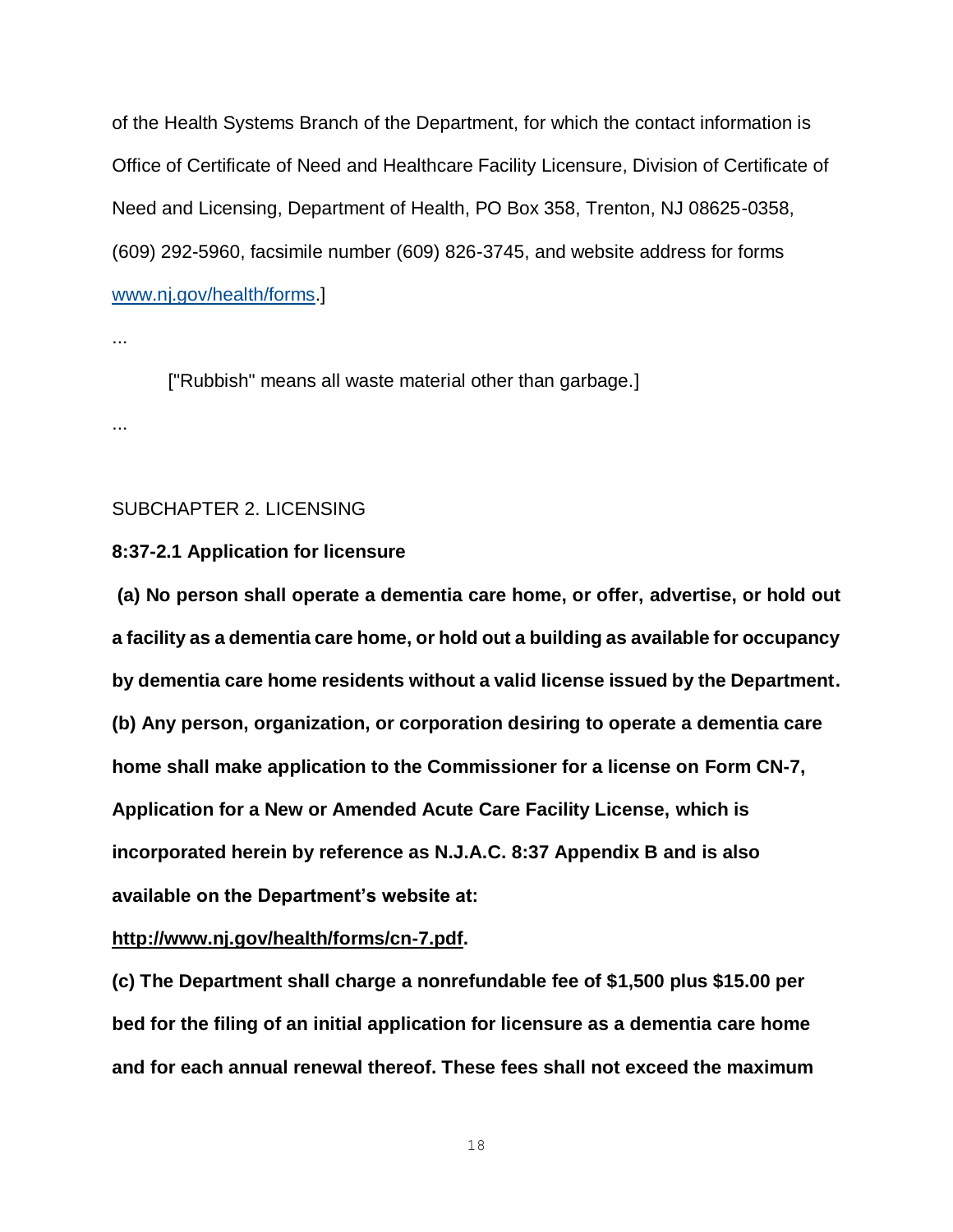**caps as set forth at N.J.S.A. 26:2H-12.**

**(d) The Department shall charge a nonrefundable fee of \$750.00 for the filing of an application to add bed- or non-bed-related services to an existing dementia care home license.**

**(e) The Department shall charge a nonrefundable fee of \$375.00 for the filing of an application to reduce bed- or non-bed-related services at an existing dementia care home.**

**(f) The Department shall charge a nonrefundable fee of \$375.00 for the filing of an application for the relocation of a dementia care home.**

**(g) The Department shall charge a nonrefundable fee of \$1,500 for the filing of an application for the transfer of ownership of a dementia care home.**

**(h) Approval of an application shall be contingent upon the applicant demonstrating capacity to operate a dementia care home in accordance with this chapter. The demonstration of the capacity to operate a dementia care home shall include:**

**1. An acceptable track record review of past and current compliance with State licensure requirements and applicable Federal requirements, in accordance with N.J.A.C. 8:43E-5.1(b) or (c), as applicable;**

**2. Establishment that the premises, equipment, personnel, including principals and management, finances, rules and bylaws, and standards of health care are fit and adequate and that there is reasonable assurance that the dementia care home will be operated in accordance with the standards required by this chapter; and**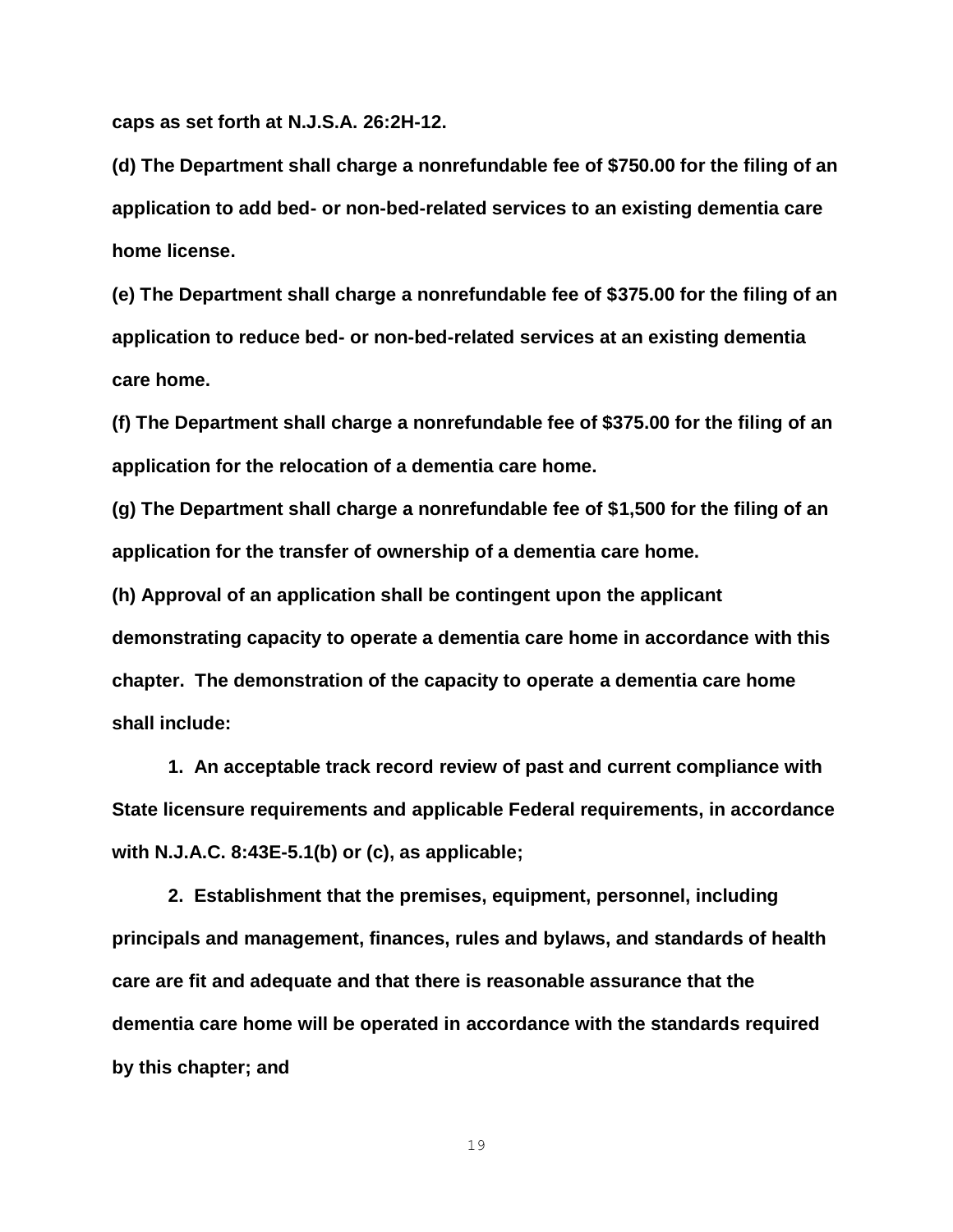**3. An applicant's prior history in safely, properly, and effectively operating a dementia care home either in New Jersey or in other states.**

**(i) When determining whether an applicant is capable of operating a dementia care home, the Department shall consider any evidence of licensure violations representing serious risk of harm to residents, any evidence of an applicant's violation of any State licensing or Federal standards in connection with an inappropriate discharge or denial of admission of a resident or patient, and an applicant's record of criminal convictions involving fraud, patient or resident abuse or neglect, a crime of violence, a crime of moral turpitude, or any other crime that presents a risk of harm to the safety or welfare of residents.**

**1. Evidence of the violations and/or crimes listed in (i) above may be cause for the Department to deny the application.**

**2. The Department shall consider all applicants with a criminal history record pursuant to the requirements of the Rehabilitated Convicted Offenders Act, N.J.S.A. 2A:168A-1 et seq.**

**(j) An applicant, for purposes of this section, includes any person who was or is an owner or principal of a licensed health care facility, or who has managed, operated, or owned in whole, or in part, any health care facility, excluding individuals or entities who are limited partners with no managerial control or authority over the operation of the facility and who have an ownership interest of 10 percent or less in a corporation that is the applicant and who also do not serve as officers or directors of the applicant corporation;**

**(k) Each dementia care home shall be assessed an inspection fee of \$750.00. This**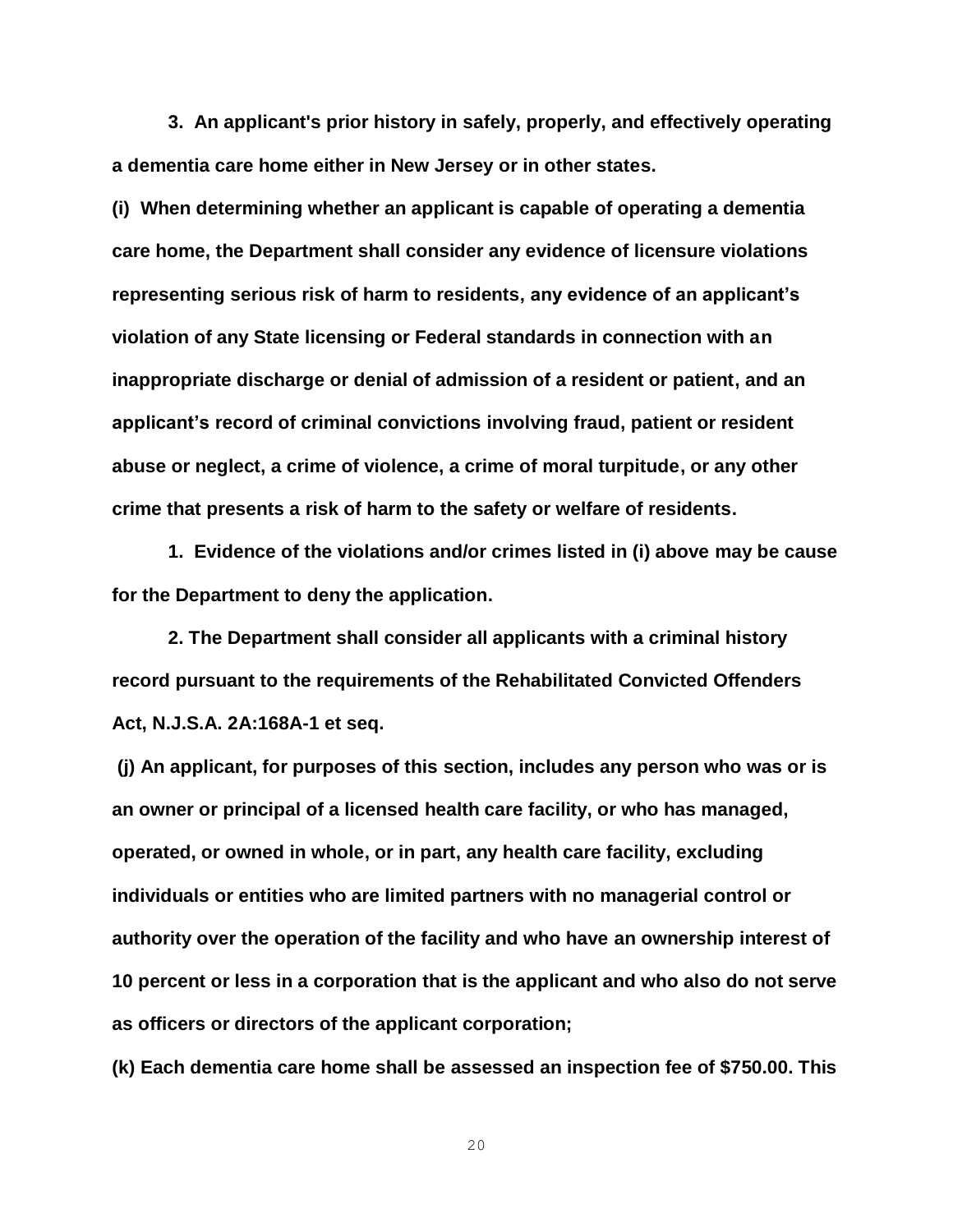**fee shall be assessed in the year the dementia care home will be inspected, along with the annual licensure fee for that year.**

**1. The inspection fee shall be added to the initial licensure fee for new dementia care homes.**

**2. This fee shall be imposed biennially, that is, every other year, even if inspections occur more frequently.** 

**3. Failure to pay the inspection fee shall result in non-renewal of the license for existing dementia care homes and the refusal to issue an initial license for new dementia care homes.**

**(l) If an application is denied, the applicant may challenge the denial by requesting a hearing within 30 days of the date of the denial.**

**1. The requested hearing shall be held in accordance with the Administrative Procedure Act, [N.J.S.A. 52:14B-1](http://www.lexis.com/research/buttonTFLink?_m=572406b0e77d1e77ecbd24a087e446c6&_xfercite=%3ccite%20cc%3d%22USA%22%3e%3c%21%5bCDATA%5bN.J.A.C.%208%3a33-4.10%5d%5d%3e%3c%2fcite%3e&_butType=4&_butStat=0&_butNum=2&_butInline=1&_butinfo=NJCODE%2052%3a14B-1&_fmtstr=FULL&docnum=1&_startdoc=1&wchp=dGLbVzk-zSkAW&_md5=0895cd399506dbcb74b29268551ed6ee) et seq., and [52:14F-1](http://www.lexis.com/research/buttonTFLink?_m=572406b0e77d1e77ecbd24a087e446c6&_xfercite=%3ccite%20cc%3d%22USA%22%3e%3c%21%5bCDATA%5bN.J.A.C.%208%3a33-4.10%5d%5d%3e%3c%2fcite%3e&_butType=4&_butStat=0&_butNum=3&_butInline=1&_butinfo=NJCODE%2052%3a14F-1&_fmtstr=FULL&docnum=1&_startdoc=1&wchp=dGLbVzk-zSkAW&_md5=e2904b1f55a3c72ee5813a5ff53b8d04) et seq., and the Uniform Administrative Procedure Rules, [N.J.A.C. 1:1.](http://www.lexis.com/research/buttonTFLink?_m=572406b0e77d1e77ecbd24a087e446c6&_xfercite=%3ccite%20cc%3d%22USA%22%3e%3c%21%5bCDATA%5bN.J.A.C.%208%3a33-4.10%5d%5d%3e%3c%2fcite%3e&_butType=4&_butStat=0&_butNum=4&_butInline=1&_butinfo=NJ%20ADMIN%201%3a1&_fmtstr=FULL&docnum=1&_startdoc=1&wchp=dGLbVzk-zSkAW&_md5=6ea40ddca6090bc932f517b7c28b0363)**

**(m) The license shall be conspicuously posted in the facility.**

**(n) The license is not assignable or transferable and it shall be immediately void if the facility ceases to operate or if its ownership changes.**

**(o) The license, unless sooner suspended or revoked, shall be renewed annually on the original licensure date, or within 30 days thereafter, but dated as of the original licensure date.** 

**1. The facility will receive a request for a renewal fee 30 days prior to the expiration of the license.** 

**2. A renewal license shall not be issued unless the licensure fee is received**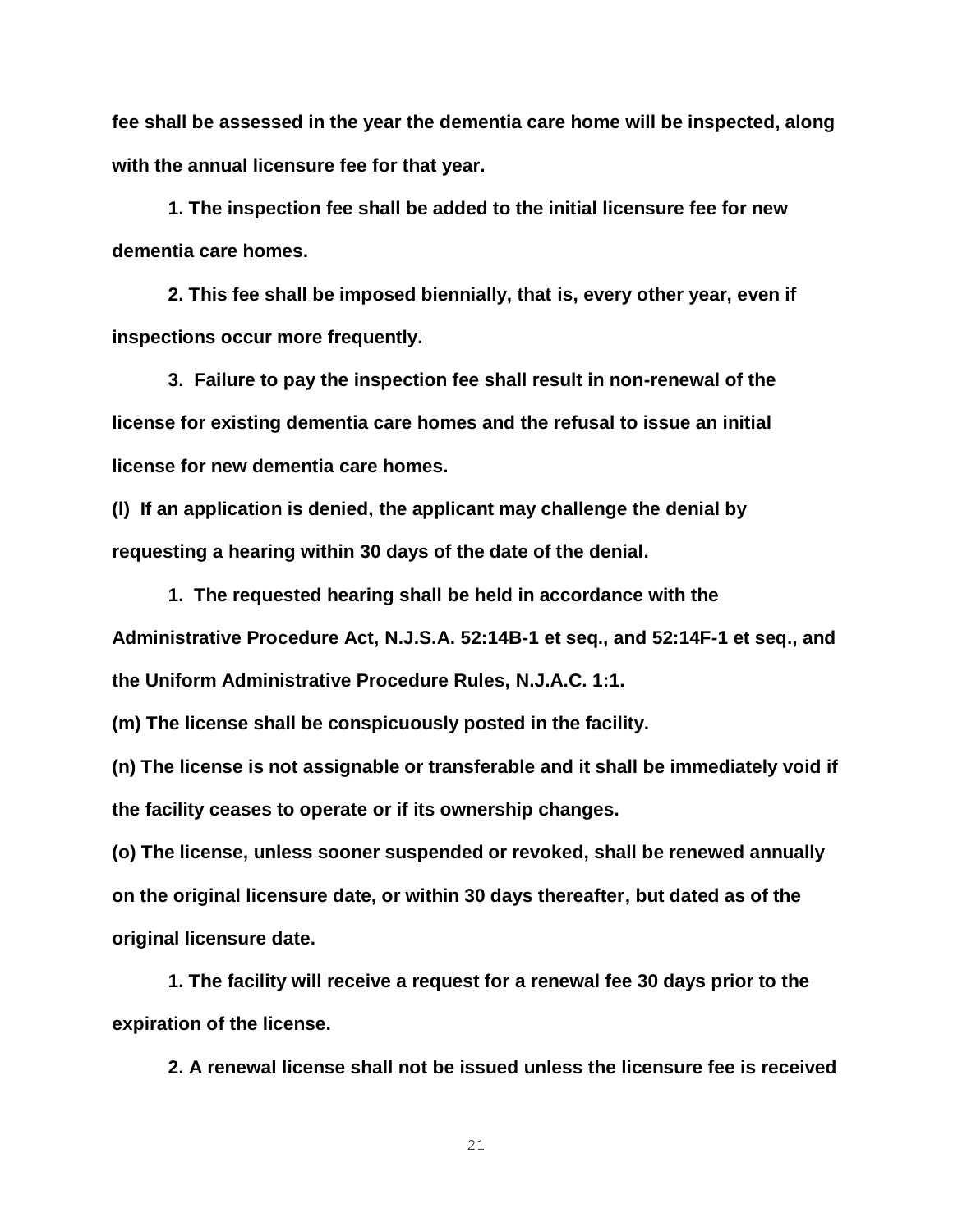**by the Department.**

**8:37-2.2 Newly constructed, renovated, or expanded dementia care homes (a) Any dementia care home with a renovation, expansion, or construction program shall submit plans to the Health Care Plan Review Unit, Division of Codes and Standards, New Jersey Department of Community Affairs, PO Box 815, Trenton, New Jersey 08625-0815, for review and approval, prior to the initiation of the renovation, expansion, or construction project.**

**(b) Prior to submitting plans in accordance with (a) above, an applicant for a license to operate a dementia care home may request that the Certificate of Need and Healthcare Facility Licensure Program schedule an appointment to conduct a functional review of the proposed project to review the conditions for licensure and operation, which request the Program shall grant.**

**(c) Newly constructed, renovated, and expanded dementia care homes shall conform with the New Jersey Uniform Construction Code, N.J.A.C. 5:23-3, Use Group I-2 of the subcode.**

**1. The licensure application for a newly constructed, renovated, and expanded dementia care home shall include written approval of final construction of the physical plant by the Health Care Plan Review Unit, Division of Codes and Standards, New Jersey Department of Community Affairs, in accordance with this chapter.**

**(d) A copy of the certificate of occupancy issued by the local municipality shall be submitted to the Health Care Plan Review Unit and to the Certificate of Need and**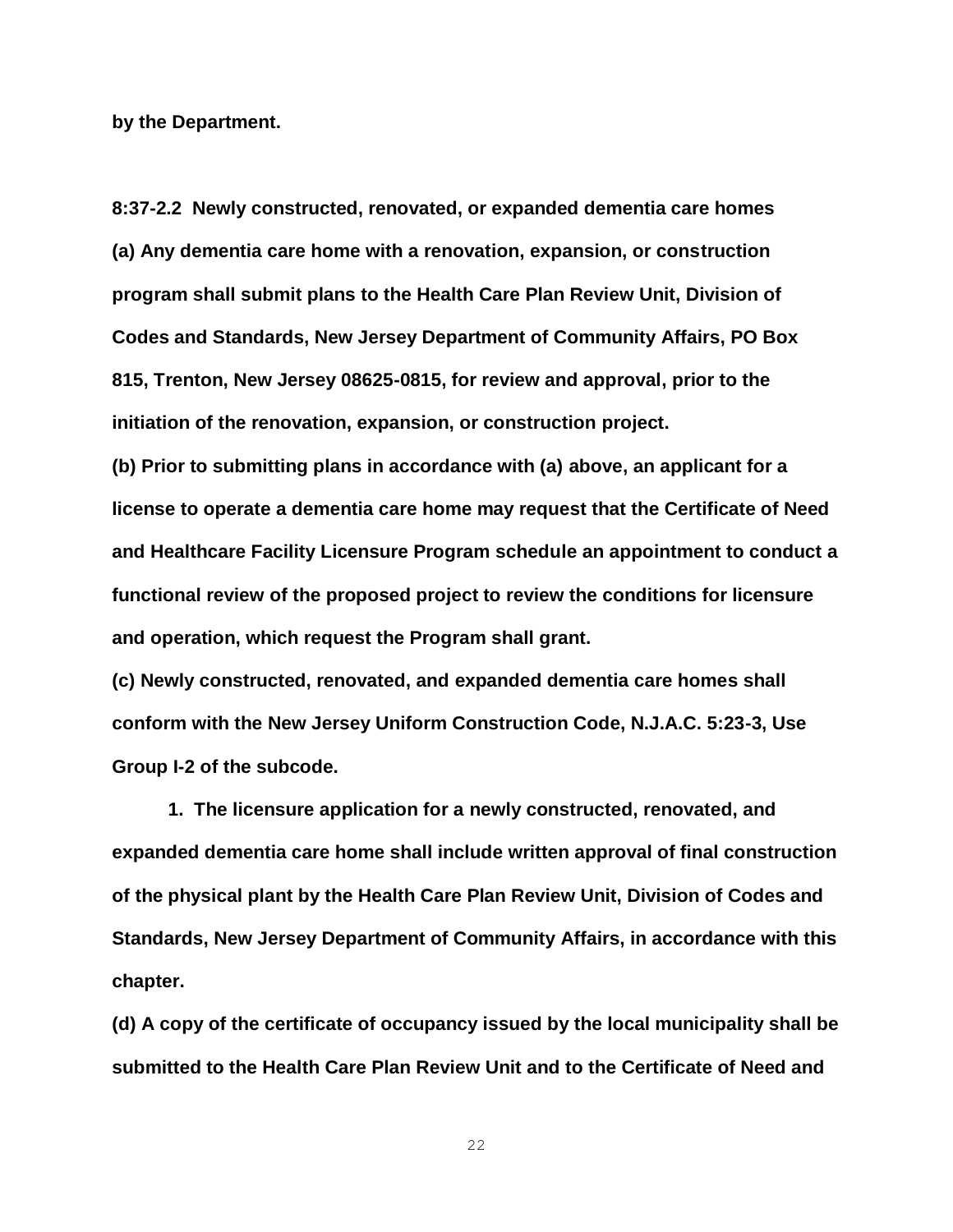**Healthcare Facility Licensure Program prior to licensure or approval of newly constructed, renovated, or expanded dementia care homes.** 

**8:37-2.3 Administrator**

**(a) Each dementia care home shall have an administrator who is responsible for the day-to-day operations of the dementia care home.** 

**1. A dementia care home shall provide the Certificate of Need and Healthcare Facility Licensure Program with written notification of a change in administrator, including the name of the new administrator, within 72 hours of the change.**

8:37-[2.2]**2.4** (No change in text.)

8:37-[2.3]**2.5** Waiver of licensing standards

(a) (No change.)

(b) A licensee seeking a waiver of a rule in this chapter shall apply in writing to the Director of the [Office of] Certificate of Need and Healthcare Facility Licensure [of the Department] **Program** on Form CN-28, Application for Waiver, which is [attached as chapter Appendix A and is] incorporated herein by reference **as N.J.A.C. 8:37** 

**Appendix A,** and is also available on the Department's website at

[http://web.doh.state.nj.us/apps2/forms/subforms.aspx?pro=healthfacilities#need-care.](http://web.doh.state.nj.us/apps2/forms/subforms.aspx?pro=healthfacilities#need-care) (c)-(e) (No change.)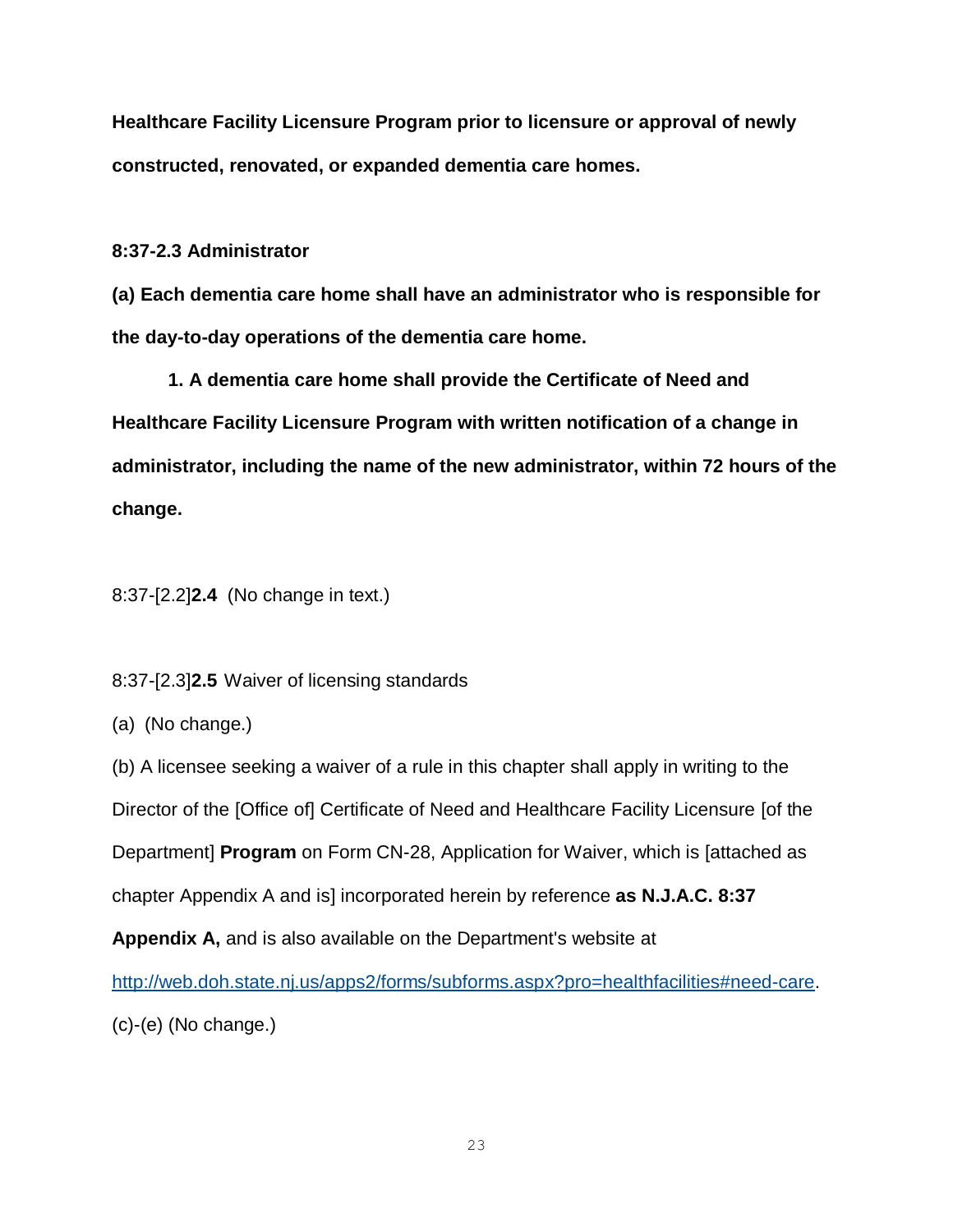Recodify existing 8:37-2.4 through 2.7 as **2.6 through 2.9** (No change in text.)

# SUBCHAPTER 3. RESIDENT RIGHTS

8:37-3.1 Resident rights

(a) Every resident of a dementia care home shall have the right to:

1. Manage the resident's own financial affairs or to have that responsibility delegated to a family member, an assigned guardian, [the facility administrator,] or some other individual with power of attorney. The resident's authorization must be in writing, and must be witnessed in writing;

2.-15. (No change.)

(b) Each dementia care home shall ensure that a written notice of the rights set forth in (a) above is given to every resident, [their] **his or her** family, and any responsible person upon admittance to the facility and to each resident or responsible person upon request.

1.-2. (No change.)

(c) (No change.)

# SUBCHAPTER 5. PERSONAL CARE SERVICES

8:37-5.9 Laundry services

(a) A licensee [providing] **shall provide** laundry services **for its residents.**

**1. A licensee** may have clothes cleaned either on or off the premises of the dementia care home.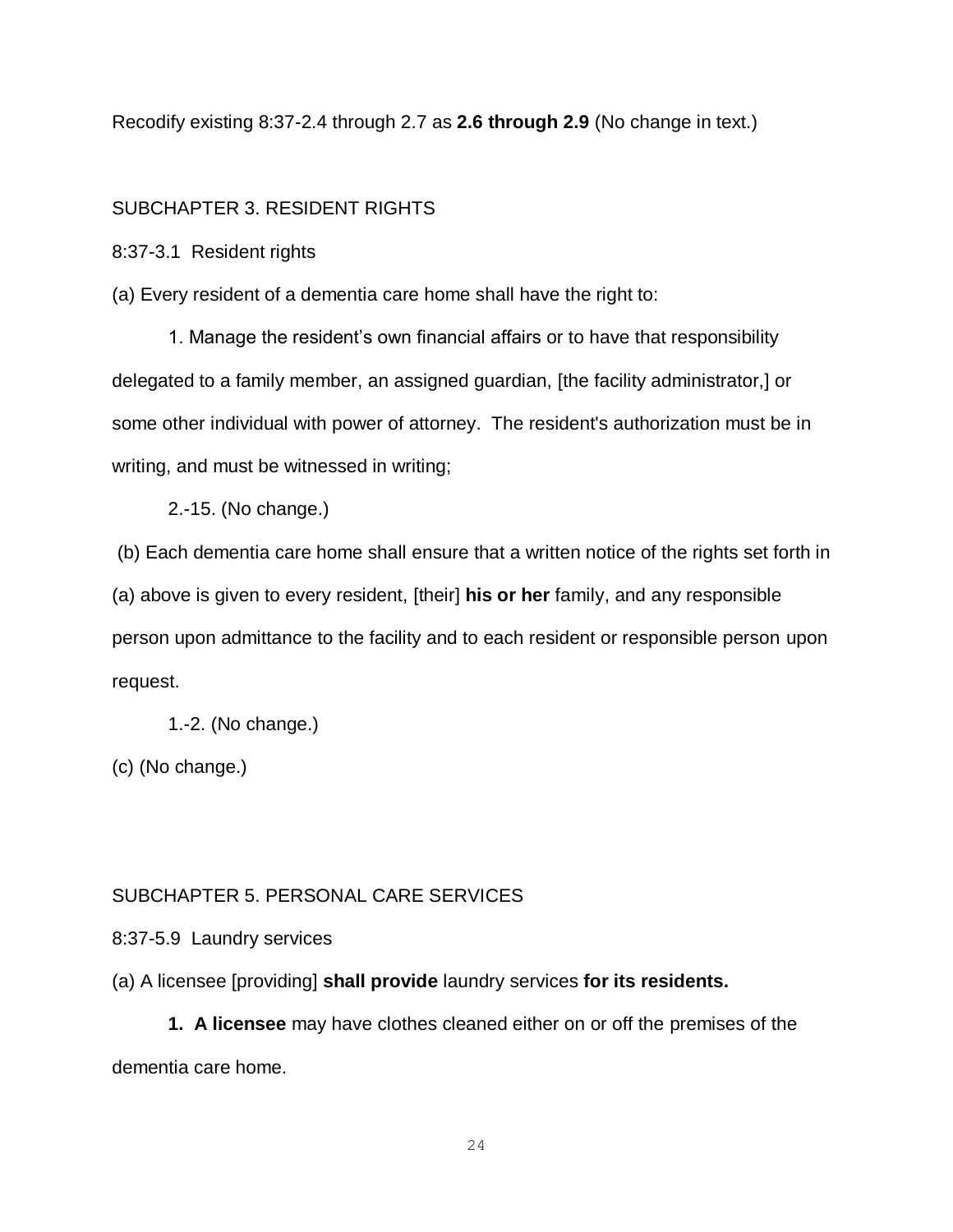(b)-(c) (No change.)

# SUBCHAPTER 6. PHARMACY SERVICES

8:37-6.3 Storage of medications

 $(a)-(c)$  (No change.)

(d) No stock supply of prescription medications shall be maintained, unless prior approval is obtained from the Department in writing from the [Office of] Certificate of Need and Healthcare Facility Licensure **Program**, to which the facility shall direct the request to maintain a stock supply of prescription medications.

(e) (No change.)

## SUBCHAPTER 7. PHYSICAL PLANT

### **8:37-7.1 Water supply**

**(a) The water supply used for drinking or culinary purposes shall be adequate in quantity, of a safe and sanitary quality, and from a water system that is constructed, protected, operated, and maintained in conformance with the New Jersey Safe Drinking Water Act, N.J.S.A. 58:12A-1 et seq., the New Jersey Department of Environmental Protection's Safe Drinking Water Act rules, N.J.A.C. 7:10, and local laws, ordinances, and regulations.**

**(b) Every facility shall have hot water heating systems that are installed and maintained in good and safe working condition, connected to the hot water lines required under the provisions of N.J.A.C. 8:37-7.2(e), and capable of delivering**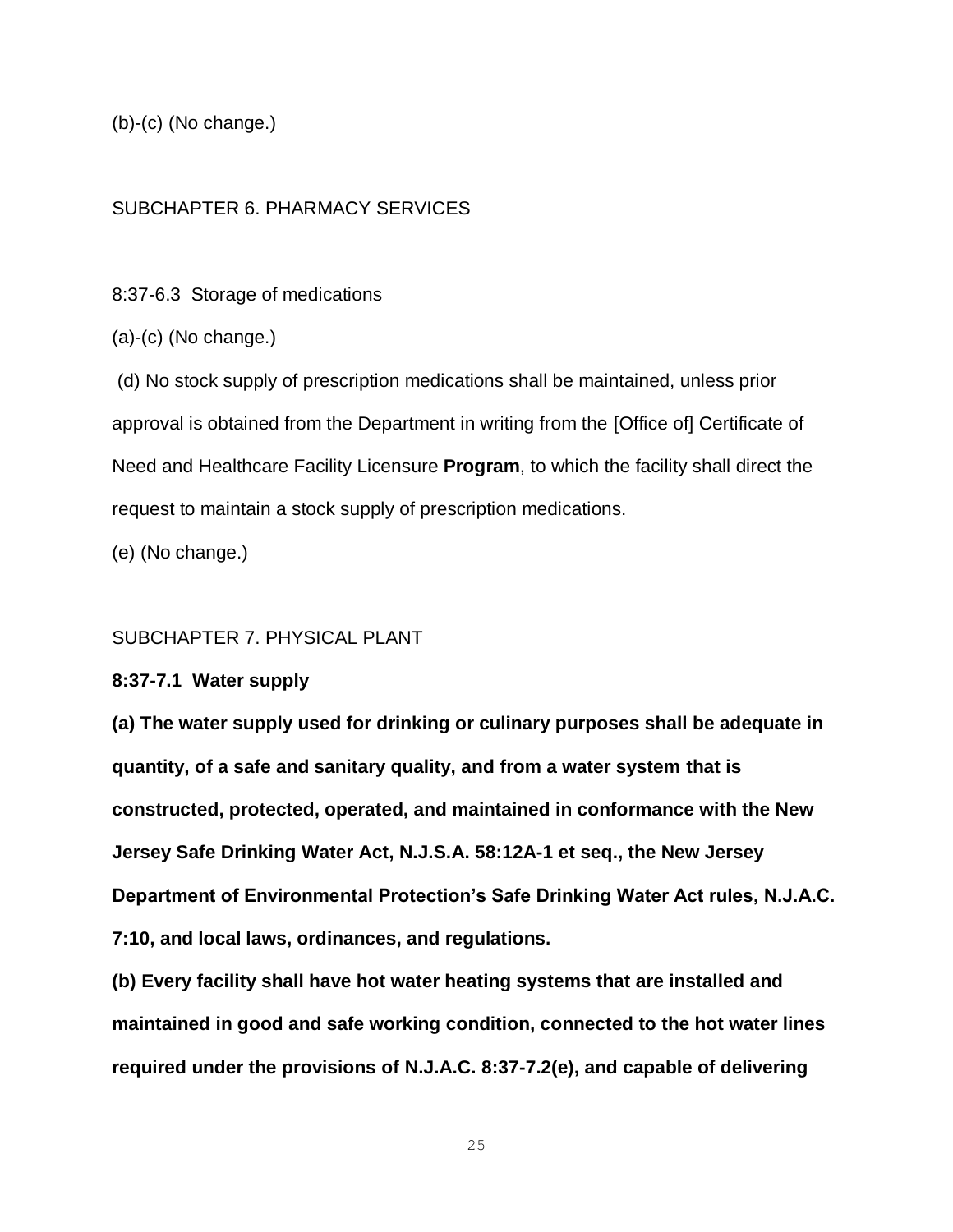**water at a minimum temperature of not less than 105 degrees Fahrenheit and at a maximum temperature of not more than 120 degrees Fahrenheit at all times in accordance with anticipated needs.**

**(c) Equipment requiring drainage, such as ice machines, shall drain to a sanitary connection, in accordance with the International Mechanical Code, 2015 Edition, incorporated herein by reference, as amended and supplemented, and local codes.** 

**1. Copies of the International Mechanical Code are available from: International Code Council at 1-800-786-4452 or on the Internet at** 

## **http://www.iccsafe.org/.**

**(d) The sewage disposal system shall be maintained in good repair and operated in compliance with N.J.S.A. 52:27D-123 et seq., the Uniform Construction Code, N.J.A.C. 5:23, and local ordinances and codes.**

8:37-7.2 Physical plant requirements

(a) (No change.)

(b) Every facility shall provide a minimum of one [flush type] **flush-type** water closet,

lavatory, and a bathtub or shower for every [eight] **four** persons, or part thereof.

(c)-(e) (No change.)

[(f) Every facility shall have hot water heating systems that are installed and maintained in good and safe working condition, connected to the hot water lines required under the provisions of (e) above, and capable of delivering water at a minimum temperature of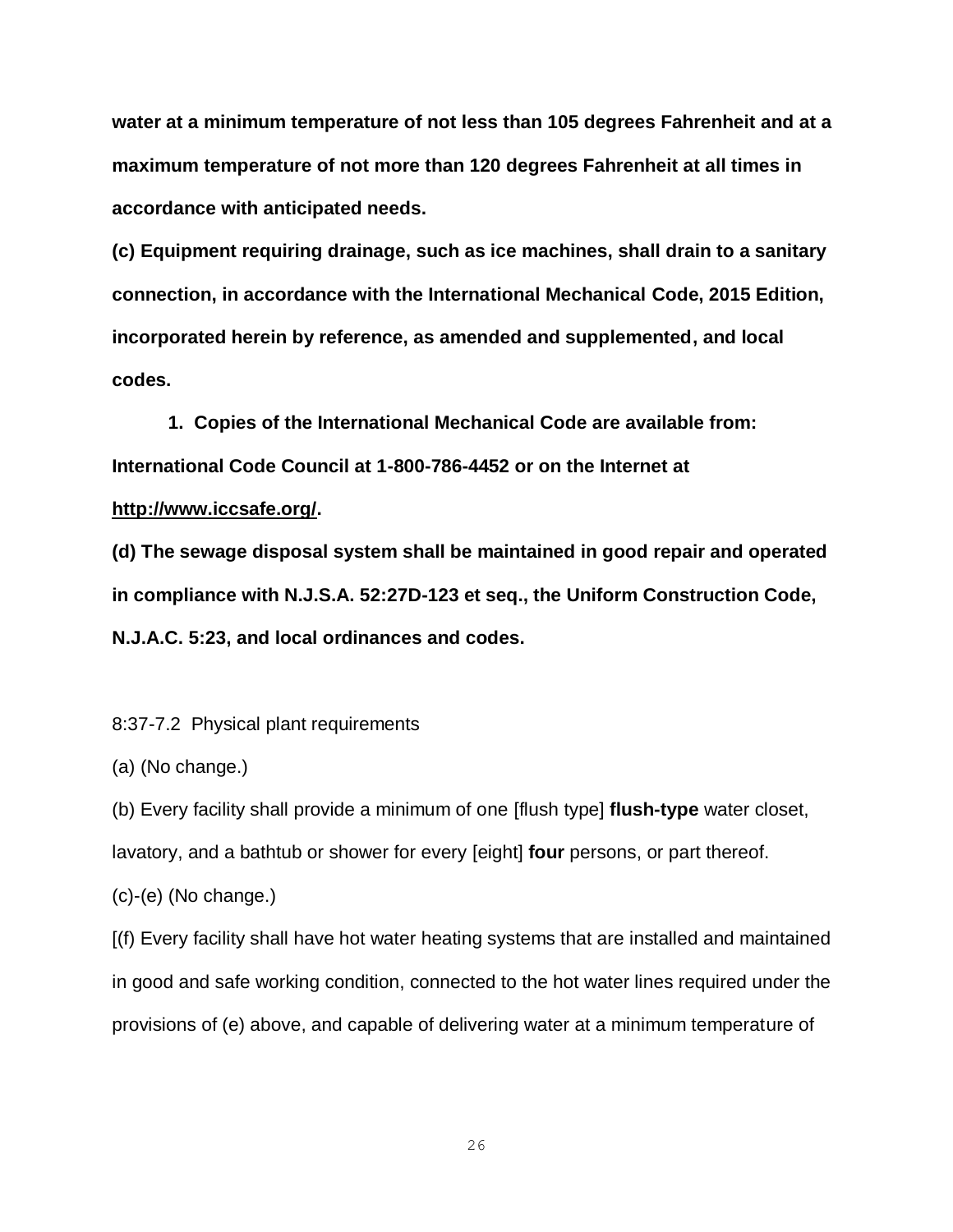not less than 105 degrees Fahrenheit and at a maximum temperature of not more than 120 degrees Fahrenheit at all times in accordance with anticipated needs.]

#### **8:37-7.3 Waste removal**

**(a) All solid or liquid waste, garbage, and trash shall be collected, stored, and disposed of in accordance with the rules of the New Jersey Department of Environmental Protection and this chapter.** 

**1. Solid waste that is stored within the building shall be stored in insectproof, rodent-proof, fireproof, nonabsorbent, watertight containers with tightfitting covers and collected from storage areas regularly, so as to prevent nuisances, such as odors.** 

**(b) Each facility shall establish and implement procedures and schedules for the cleaning of storage areas and containers for solid or liquid waste, garbage, and trash, in accordance with N.J.A.C. 8:24.**

**(c) If garbage compactors are used, they shall comply with the International Mechanical Code, 2015 Edition, incorporated herein by reference, as amended and supplemented, and local codes. Copies of the International Mechanical Code are available from: International Code Council at 1-800-786-4452 or on the Internet at http://www.iccsafe.org/.** 

8:37-7.4 Lighting and electrical service (a)-(c) (No change.)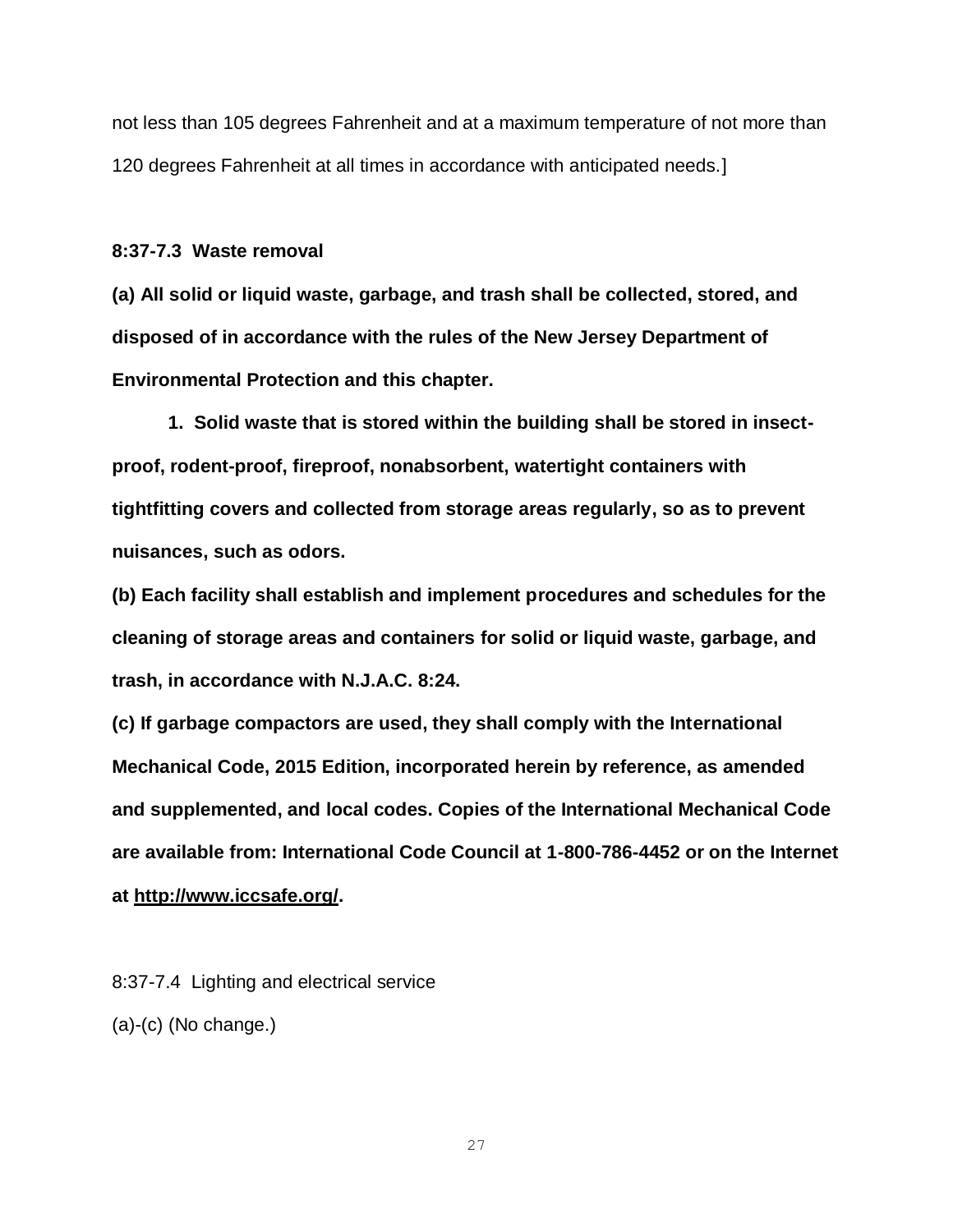[(d) Every portion of each staircase, hall, cellar, basement, landing, furnace room, utility room, and all similar non-habitable space shall have either natural or artificial light available at all times, with an illumination of at least two lumens per square foot (two foot-candles) in the darkest portions.

(e) Every portion of any interior or exterior passageway or staircase shall be illuminated naturally or artificially at all times with an illumination of at least two lumens per square foot (two foot-candles) in the darkest portion of the normally traveled stairs and passageways.

(f) Every bathroom and water closet compartment shall have either natural or artificial light available at all times, with an illumination of at least three lumens per square foot (three foot-candles).

1. Such light shall be measured 36 inches from the floor at the center of the room.

2. Artificial lighting shall be controlled by a wall switch, so located as to avoid danger of electrical hazards.]

**(d) An electrician licensed in accordance with N.J.A.C. 13:31 shall annually inspect and provide a written statement to the facility that the electrical circuits and wiring in the facility are satisfactory and in safe condition.**

**1. The written statement shall include the date of inspection, and shall indicate that circuits are not overloaded, that all wiring and permanent fixtures are in safe condition, and that all portable electrical appliances, including lamps, are Underwriters Laboratories (U.L.) approved; and**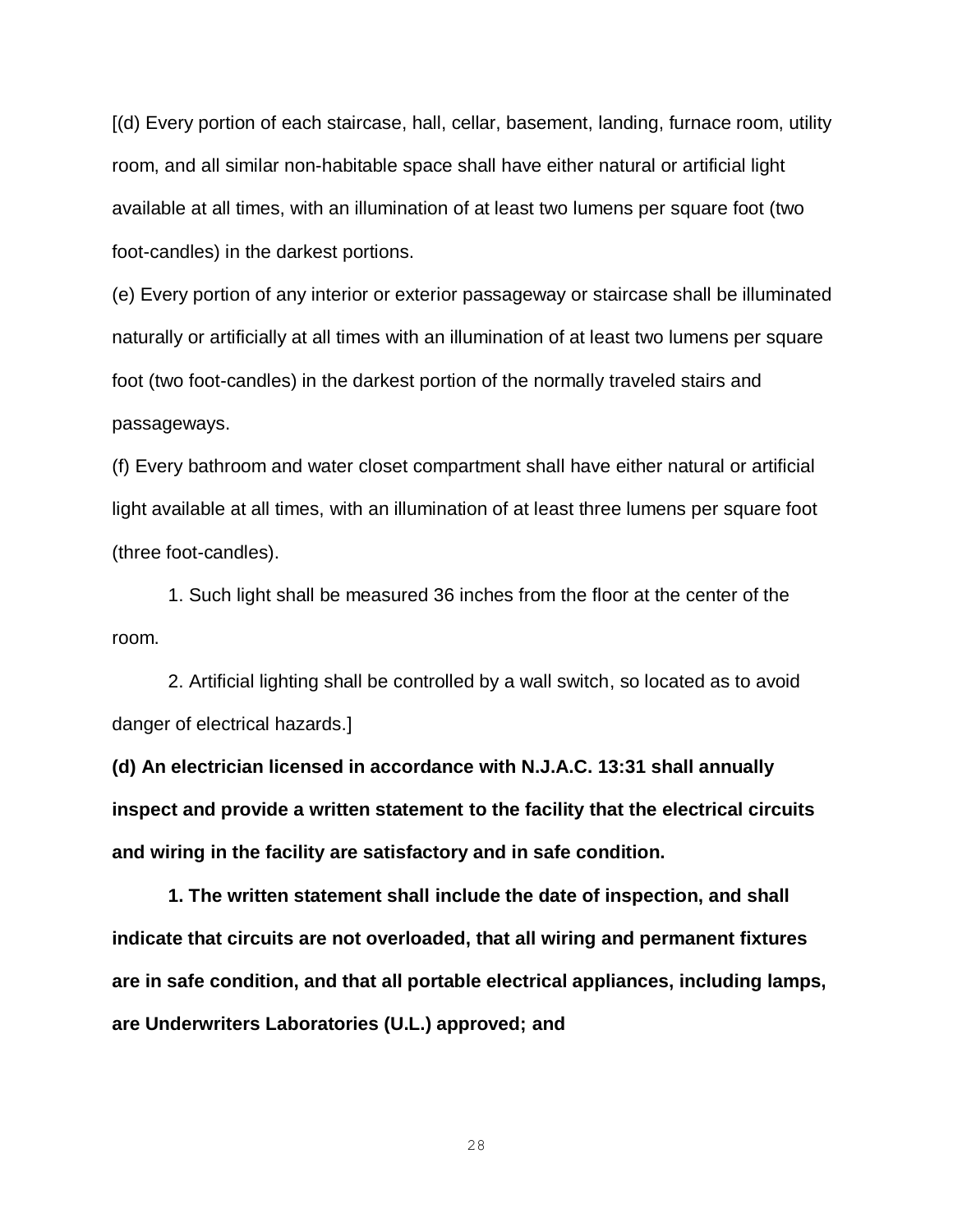**2. The written statement shall be available for review by the Department during survey.**

8:37-7.5 Ventilation

(a) Means of ventilation **by either easily operable windows or by mechanical ventilation** shall be provided for **in** every habitable room **and in every bathroom and water closet compartment in accordance with the Uniform Construction Code, N.J.A.C. 5:23**.

1. [Such ventilation may be provided either by an easily operable window or skylight having] **Windows shall have** an openable area of no more than six inches [and which will provide at least two air changes per hour].

[(b) Means of ventilation shall be provided for every bathroom and water closet compartment.

1. Such ventilation may be provided either by an easily operable window or skylight having an openable area of no more than six inches and which will provide at least six air changes per hour.]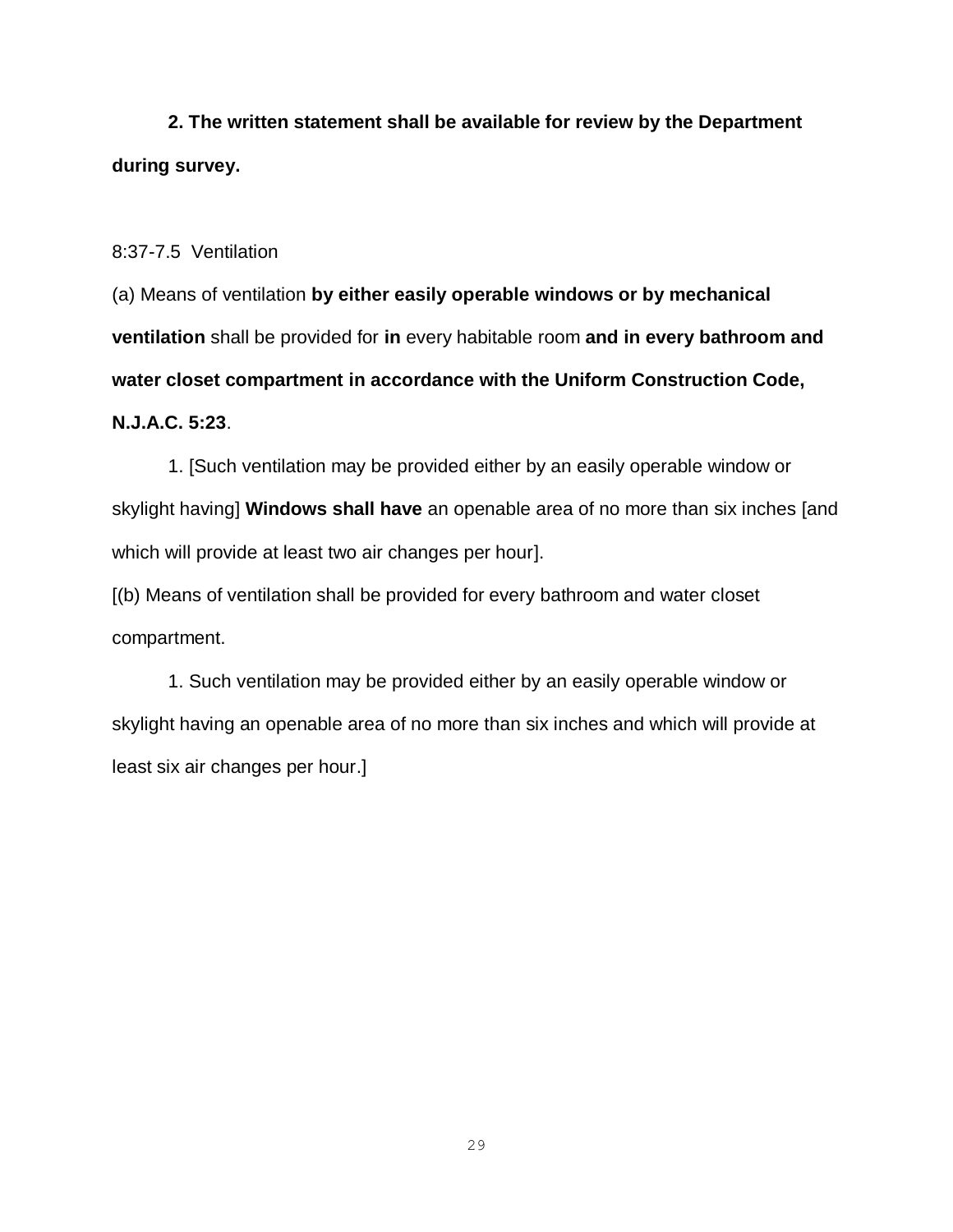**8:37-7.6 Heating and air conditioning**

**(a) The heating and air conditioning system shall be adequate to maintain the required temperature in all areas used by residents. Residents may have individually controlled thermostats in residential units in order to maintain temperatures at their own comfort level.**

**1. During the heating season, the temperature in the facility shall be kept at a minimum of 72 degrees Fahrenheit (22 degrees Celsius) during the day ("day" means the time between sunrise and sunset) and 68 degrees Fahrenheit (20 degrees Celsius) at night, when residents are in the facility.**

**2. Neither the facility nor its residents shall utilize portable heaters.**

**3. During warm weather conditions, the temperature within the facility shall not exceed 82 degrees Fahrenheit.**

**i. The facility shall provide for and operate adequate ventilation in all areas used by residents.**

**ii. All areas of the facility used by residents shall be equipped with air conditioning and the air conditioning shall be operated, so that the temperature in these areas does not exceed 82 degrees Fahrenheit.**

**4. Residents who can regulate temperature controls in their residential units may, by choice, exceed 82 degrees Fahrenheit.**

**(b) Filters for heaters and air conditioners shall be provided as needed and maintained in accordance with manufacturer's specifications.** 

8:37-7.9 Control of access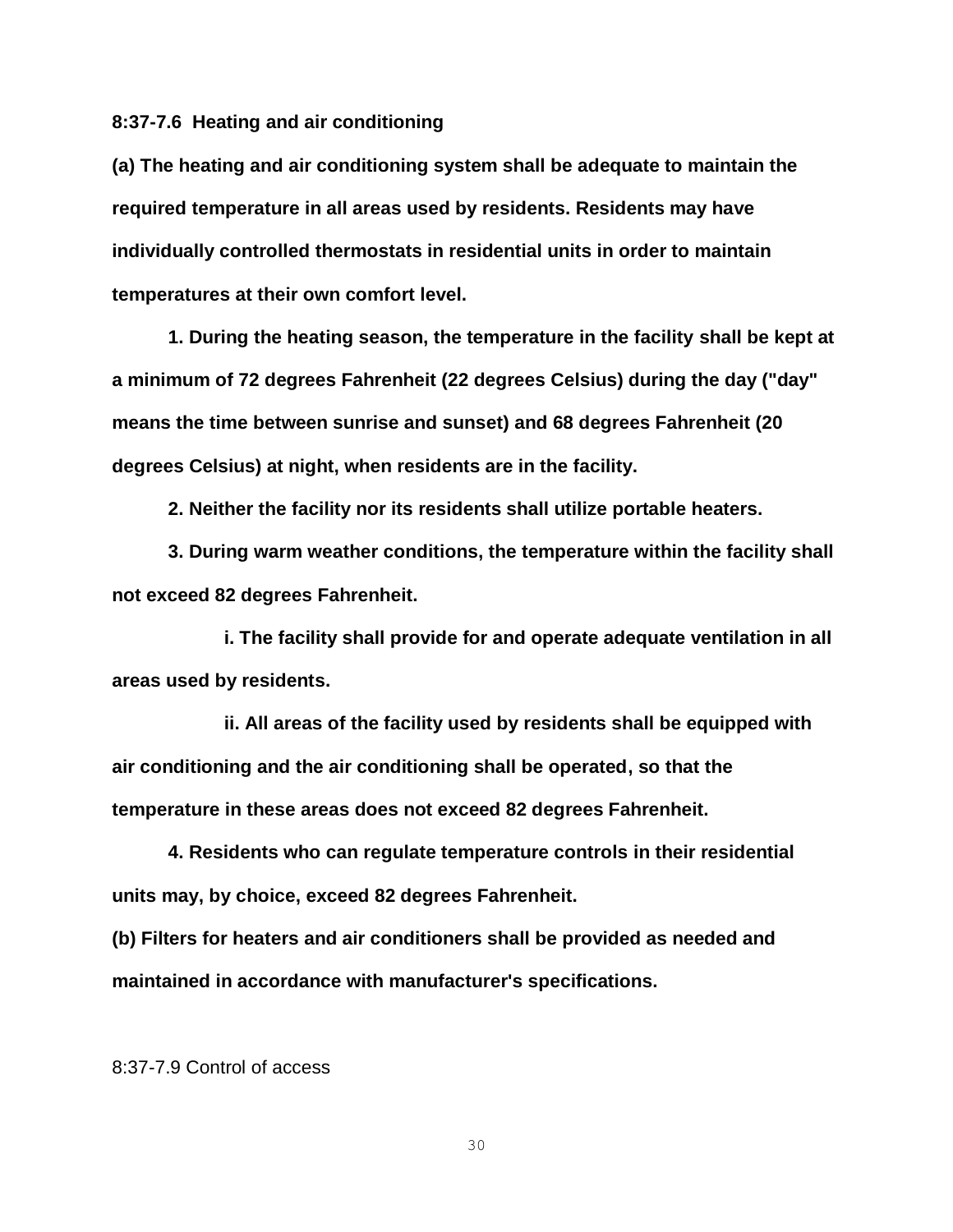(a) Every exterior door shall be equipped with [heavy duty dead latching locksets (series 161, FF-H-106a, minimum, with a minimum 7/8 inch by 5/8 inch with 1/2 inch minimum throw latch bolt with automatic dead-locking plunger)] **a lock**.

(b)-(d) (No change.)

(e) Every entrance door to a rooming unit in every dementia care home shall be equipped with a [medium duty dead latching lockset (series 160, FF-H-106a, minimum with a minimum 11/16 inch by 1/2 inch with 1/2 inch minimum throw latch bolt with automatic deadlocking plunger) or with a dead bolt] lock [separate from the latch set]. Each such door shall also be equipped with a viewing device.

1. (No change.)

(f)-(i) (No change.)

8:37-7.12 Living and dining rooms

(a)-(b) (No change.)

(c) Dining rooms shall be of sufficient size and properly equipped to provide [comfortably] **comfortable** seating for the facility's maximum licensed resident capacity at any one time.